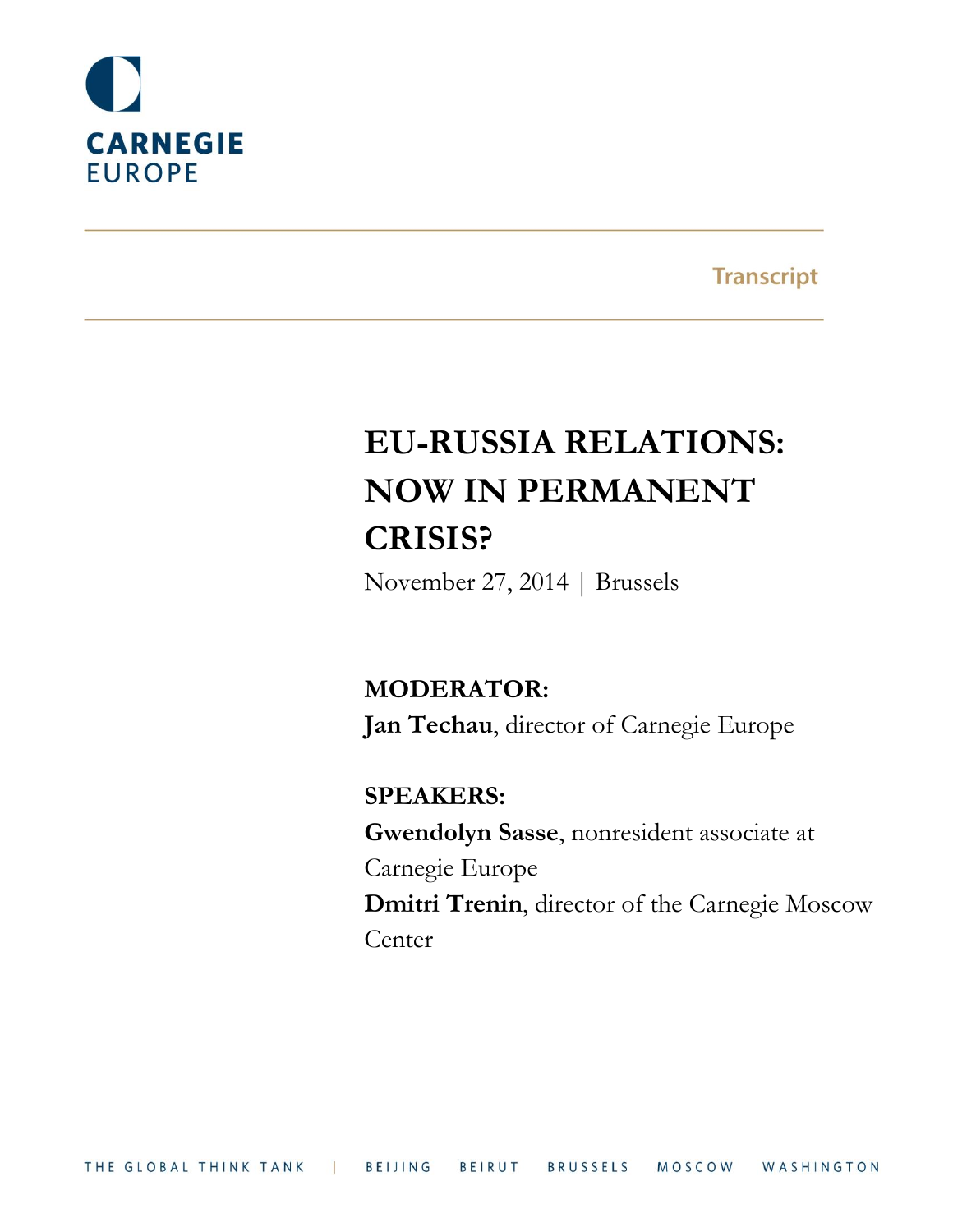**JAN TECHAU:** Good evening, everybody. It's great to see all of you. Welcome to all of you, and thanks for joining us tonight for our last open public event of the year, so our season ender, as we call it. We have picked for this topic the one topic that has kept us most busy this year, and that is, of course, Russia.

The Russian topic has even managed to do something that is very rare in this town, and that is it made the Brussels' bubble forget for a very brief period of time that it actually has to occupy itself with itself, actually. We have had, of course, the elections and the leadership change, but I would say that even with that included, Russia was the top topic of the year. That tells you something about what we've gone through over the last 12 months or so and, obviously, of course, is something that hasn't ended yet.

Here we are at a moment in time when not only the year ends, but where we can also perhaps do a little bit of stocktaking, look back at what we've seen over the last 12 months, how things have changed, or how they've not changed, and, of course, also what the future brings. For this purpose, we've brought into town Dmitri Trenin, known to all of you, I'm sure, the head of Carnegie Moscow, and a busy man these days. He just told me that demand increased significantly after the crisis broke, and that doesn't mean that he wasn't already busy before that.

It reminded me a little bit of what happened to our office in Beirut when the Arab Spring broke; they basically stopped sleeping for the next two years or so because they were in such high demand. I'm pretty sure that Dmitri and his forthright gang of analysts in Moscow have gone through a similar experience. Dmitri will talk a little bit about some of the factors that he thought shaped this crisis, and so shape it. Then also perhaps a little bit of an outlook of how we can manage the upcoming months.

The meeting is also designed to introduce to you Gwendolyn Sasse, who's a new scholar, a nonresident scholar, with Carnegie. She's a professor at Oxford Nuffield College, and an expert on Eastern Europe, an historian by training, political scientist by training, has written and researched extensively on Ukraine, has written a book on Crimea, but looks at, also, the overall situation in the region, of course. This is her first event with Carnegie. It's great to have you on board. Thanks for joining us here tonight.

We will have Dmitri first, with his rundown of what he thinks about the situation. We've squeezed him already thoroughly today: this is his sixth meeting or event today on the Carnegie Bill. Like all good performers, he likes to perform once more when everybody else thinks he's tired. I know that Dmitri will not let us down, because he never does. Dmitri, it's yours.

**DMITRI TRENIN:** Thank you so much. On the home turf, you cannot fail. I feel very much at home here at Carnegie, and it's great to be with you and great to be with all of you.

I think it's not just the end of a year; I think it's the end of an era, an era that started 25 years ago in the early days of the opening of the Berlin Wall, and slightly later in the [unclear] days, equally, of the fall of communism in the Soviet Union, in Moscow, primarily. I'm always surprised at people outside of Russia who talk so much more about the fall of the Soviet Union and so much less about the fall of communism. To me, the order is very much reversed.

It's an end of an era that saw several failed attempts by Russia and its partners to have Russia integrated into the larger West, expanding West, and make it part of Europe. At least there have been three attempts at that, genuine; they all failed. Maybe we have different views of why they failed, but, clearly, this was a colossal failure. As with other things, that after a war – and the Cold War was a war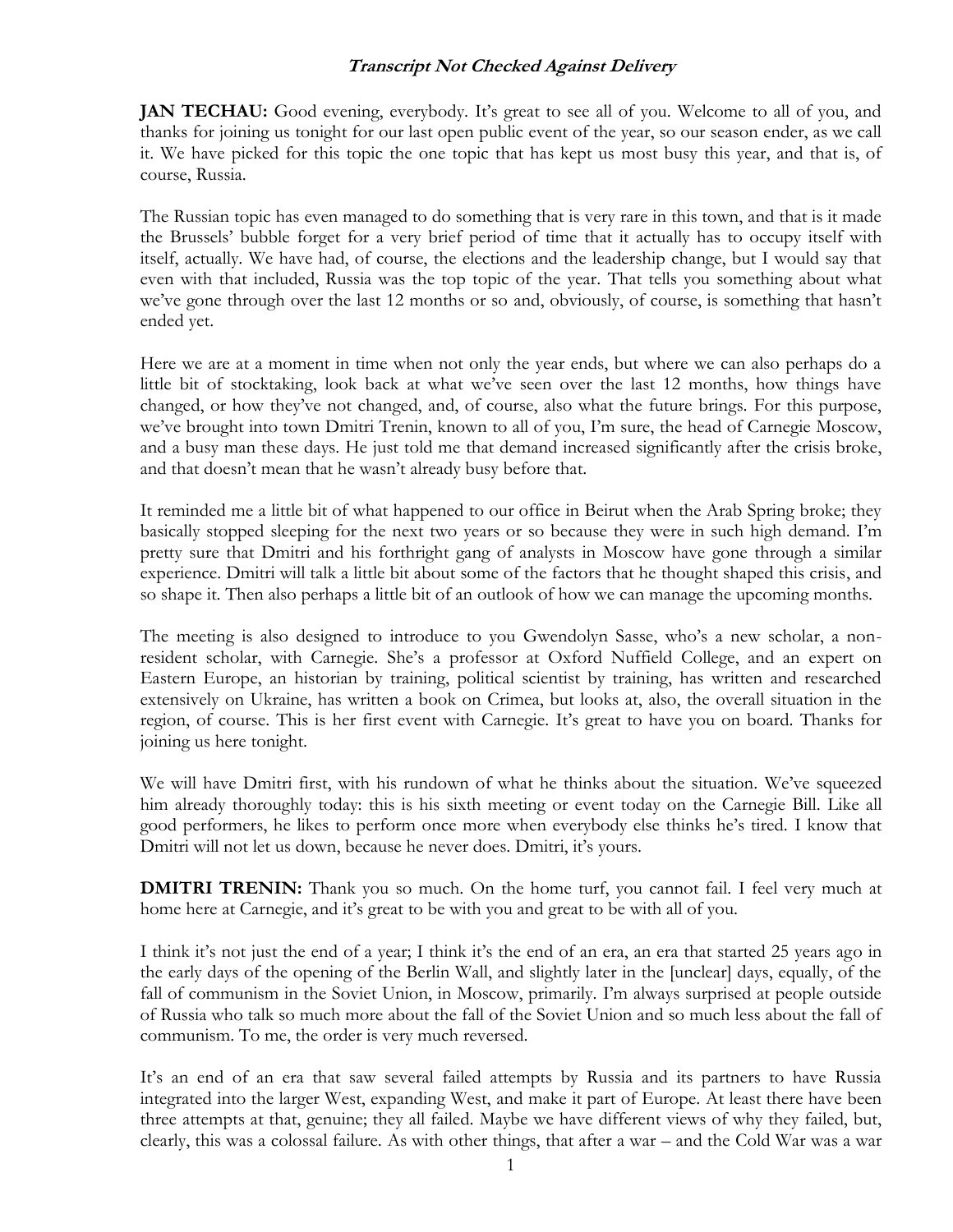– you don't have a post-war settlement. You have to pay a price for that. I think that the price is what we are paying right now and what we are likely to pay in the foreseeable future.

I think that we are at the end of one era, which is already behind us, and at the very start of a new era, which, unlike the previous one, will probably be characterised in the future by intense competition, rivalry and even confrontation rather than competition and attempts at integration that might be the 25 years that just ended.

It follows from this that, in my view, the integration of Russia into the West is not on the agenda any more, on both sides. We have to accept that. That's not happening and that's not going to happen, not in this period that's beginning. We also need to realise that nothing is forever. This new period may last a fairly long time. I'm counting years, maybe decades, a couple of decades, I don't know, but it's a long period that awaits us. At the end of it, there'll be a new world, and we'll talk about other options, other opportunities and possibilities, but for the time being, that's over.

Russia has pivoted away from the West to its own project of Eurasia, the Eurasian Union. I think that they had to reduce the scope and scale of the project, also in view of developments in Ukraine. It's still the only project so far that Russia has come up after the demise of the Soviet Union, and it's very much on the agenda.

Let me also say that Mr Putin clearly sees himself as a war president, as a wartime president, and he sees Russia under attack from the combined forces of the West, led by the United States. The sanctions are an instrument in that war. Information warfare is another sphere. There is a clear conflict between Russia and the United States.

From the Russian perspective, what's happened is the Russian breakout of the system that the United States has installed and has been keeping since the end of the bipolar system. Russia clearly challenges that system. That has serious consequences for Russia and also, to a large extent, to the system itself. I think that the stakes are pretty high for both sides, but for Russia they are immensely higher.

I would also say that for the first time in many, many years, many decades, Europe has ceased to be the model that the Russians aspire to, a social model and a political model. It is unprecedented, really, because since the days of the Enlightenment, Europe was always somewhere above and ahead of a thinking Russian. Today it's seen in a pretty functional way by a lot of people, and in a critical way by the people in power in Russia. I think that this is a major change.

China, of course, cannot replace Europe to Russia, but China is the place you go to if you have everything more or less closed for you. There is some money, hard to get, but in principle there is some money in China. There is some technology of different levels than in the West, but if you have no access anywhere else, that's where you go to. China is also a political partner.

Of course, you realise that as Russia, the relationship, the ratio - and you're always conscious, very conscious of all those balances and ratios - the ratio of power and influence is so much tilted toward China. Now that you do not have a Western option, a European option, you are not on very solid ground when you deal with China. That's the only offer, basically, among the major powers.

I think you need to also realise that despite the rapprochement between Russia and China, despite the aspirations of some of my colleagues in China for a bipolar world organised around China and the United States, Russia is unlikely to be a junior partner to China after having rejected the option of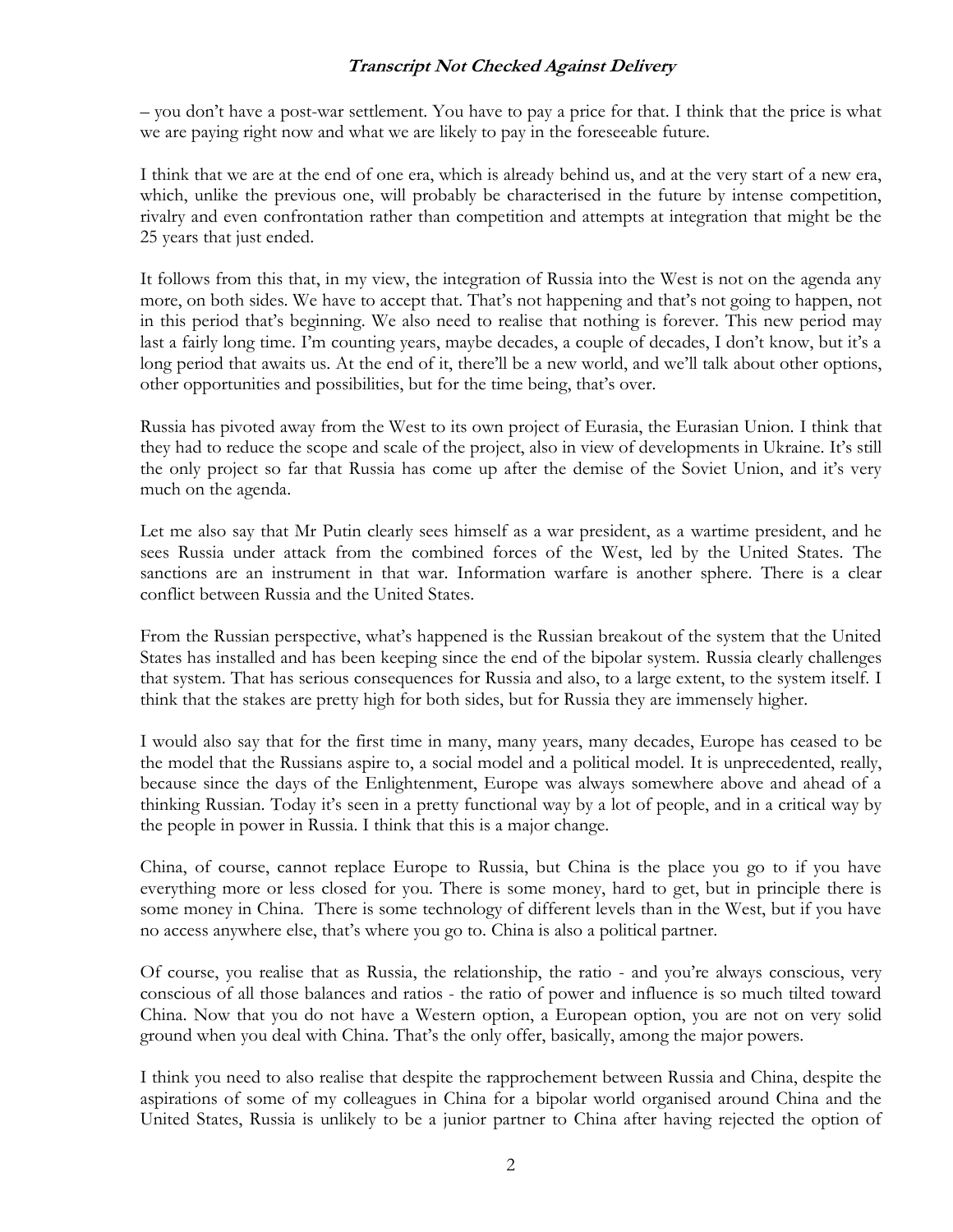being a junior partner to the United States and the West. It will try to find a more honourable position; whether it will be able to is a different story.

There's some talk about the other BRICS countries being Russia's allies. A lot of that is wishful thinking. Everyone is basically following their own agenda, and the very combination of those countries subsumed under this rubric is, to a large extent, random and artificial. There's something happening in that group, but, clearly, it's not something that can be the anchorage for Russia.

I think Russia will, basically, have to accept its de facto loneliness in this world, which has its downside, but it has its upside too. It has to try to find its place as a great power in this new world, which, basically, has little power to impose itself on others, but enough power not to let others impose themselves on itself. That, I think, is the definition of a great power today.

I think you also need to realise that Russia is in the nationalist phase of its development, internally and externally. I find this to be a natural phase for the country that ceased to be an ideological power, ceased to be an historical empire, and which faces the task of building a nation state.

Nationalism has many sides, some of them prettier than others. I think that Russian nationalism is very much in play as we discuss the issue of Ukraine, the… it's deeper than the slogan of a Russian World. It lies much deeper than Putin's pronouncements or official Russian publications. The support that Mr Putin is getting for his Ukraine policy has a lot to do with this popular acceptance and popular thirst for nationalism.

You need, also, to realise that in the wake of the fall of communism and the advent of liberal models in Russia. The word patriarch was seen as a dirty word by many people and by the liberal establishment in Russia. I think we are coming back to a different concept of what constitutes patriotism, what constitutes a nation, and it's something that's very much present in the Ukraine Crisis.

Having said that, I would add that I see no resurgence of imperialism as such in Russia, or new imperialism or anything like that. I think Russia is essentially post-imperial, but having left the empire behind itself, it's becoming more nationalist. That is the reality that I think you need to take into account.

Very lastly, Jan asked me: now that we're deeply involved in this crisis in Ukraine, what's the way forward? We need to look ahead to several years, maybe many years, in an, essentially, conflictual and competitive relationship, how to manage that relationship. I think I just snatched a piece from my Carnegie colleagues, including Jan, on the recommendations for the EU Foreign Policy Chief Eastern Europe and Russia. I think there's a lot that makes a lot of sense in this short paper.

I can only add a few things; one, I believe Europe and Russia need to continue talking and trying to understand each other. Unfortunately, we have to set the bar very low. It's not so much about partnership, but if it's going to be an analogue of the Cold War, we need to try very hard to keep it cold. I'm not sure that we have guarantees against the conflict becoming hot. Russia and Europe do share a continent, and if something happens, we will all be affected.

The United States is very much involved in that, but I don't think it's enough just to rely on the United States and NATO. I think that Europe, European countries individually and the European Union collectively, need to devote far more time and attention to preventing some of the horror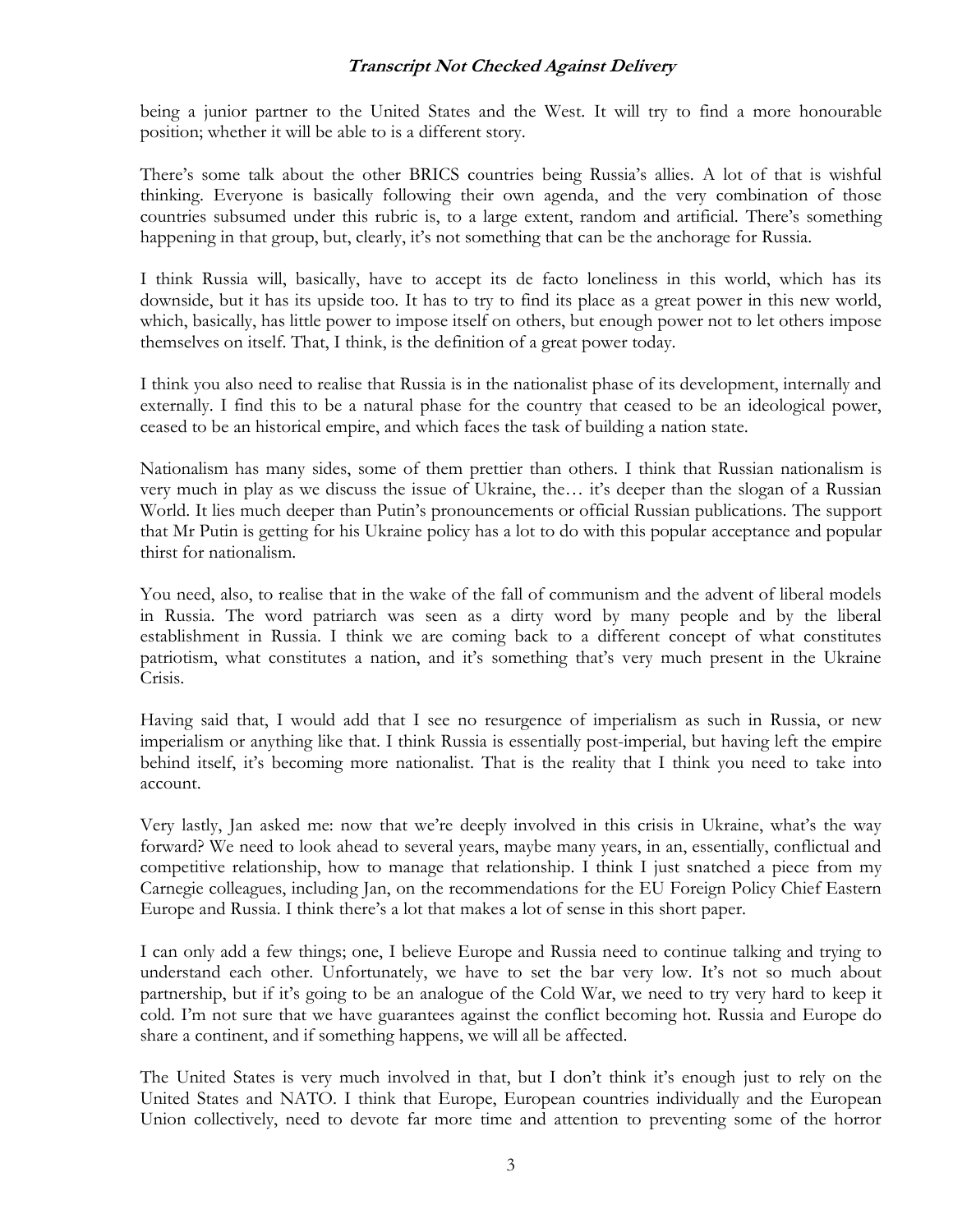scenarios from becoming a reality. I think now and in the foreseeable future, we are living through very dangerous times.

My second point would be for the European Union to learn geopolitics or rediscover geopolitics. It's one thing to talk about Vladimir Putin as someone who lives in a different world, and I think he does live in a different world from the world of many Western European leaders, but the problem is that the world in which Europe lives is not shared by many others. Maybe New Zealand lives in this world, but around Europe you have a somewhat different landscape with different rules, different…

I think it's important, if the European Union wants to play a major role, as it should, I think, to learn the art of others. Statesmanship today, I don't know whether this is the correct word or not, statespersonship today requires a degree of the art of geopolitics, mastering it.

My next point, my very penultimate point, will be to learn from the mistakes of the recent past. I think that the Ukraine thing should be an object for very serious study in all the countries involved in the Ukraine Crisis outside of Ukraine, certainly for Russia, certainly for the United States, and certainly for the European Union. I think there's a good reason for very serious and thorough post mortem on the Ukraine Crisis, even though the crisis is not over.

Very lastly, I think peace in Europe and stability in Europe depends, to an enormous degree, on Ukraine avoiding a meltdown. This is, of course, the responsibility of the Ukrainian people and the Ukrainian Government, but of all the outside players, Europe should play the biggest role.

When I hear from my American colleagues and also from some European colleagues that we need to adopt the posture of tough love toward Ukraine: we give them political backing; we give them a little bit of money, not too much; we approve a set of reforms that they have to go through; but we all understand that the responsibility for all that rests with the Ukrainian Government. That all sounds right, at least on the surface, but if the whole thing goes wrong, as it might, Ukraine will not suffer alone; other countries will, including the countries of the European Union.

My final point, and I don't know how much I should underline that, is do your utmost to make Ukraine a success story. That will be the best thing that you can do for yourselves. Thank you.

**JAN TECHAU:** Thank you very much, Dmitri, for this intro. I have one quick follow-up, because you said something very uncomfortable, I guess, and that is that you think the prospect of a cold confrontation turning hot is something that you wouldn't completely rule out, you don't think that's science-fiction or anything.

If I remember correctly from an earlier conversation today, your scenario is what you've just referred to: a possible meltdown in Ukraine and then the government in Kiev being hard-pressed for answers, being visibly successless, not successful, maybe being tempted to do silly things in the East. That was one of the scenarios that you painted. Then they might go on to some kind of reconquest, and then that would trigger a reaction from Putin that would go beyond Ukraine, possibly.

Can you elaborate a little bit on how the thinking about this is in Moscow, because, of course, you know this, we have Kremlin astrology again, what do the people there really want? How could that kind of scenario trigger a confrontation and a crisis that goes beyond the theatre that it's hot in already?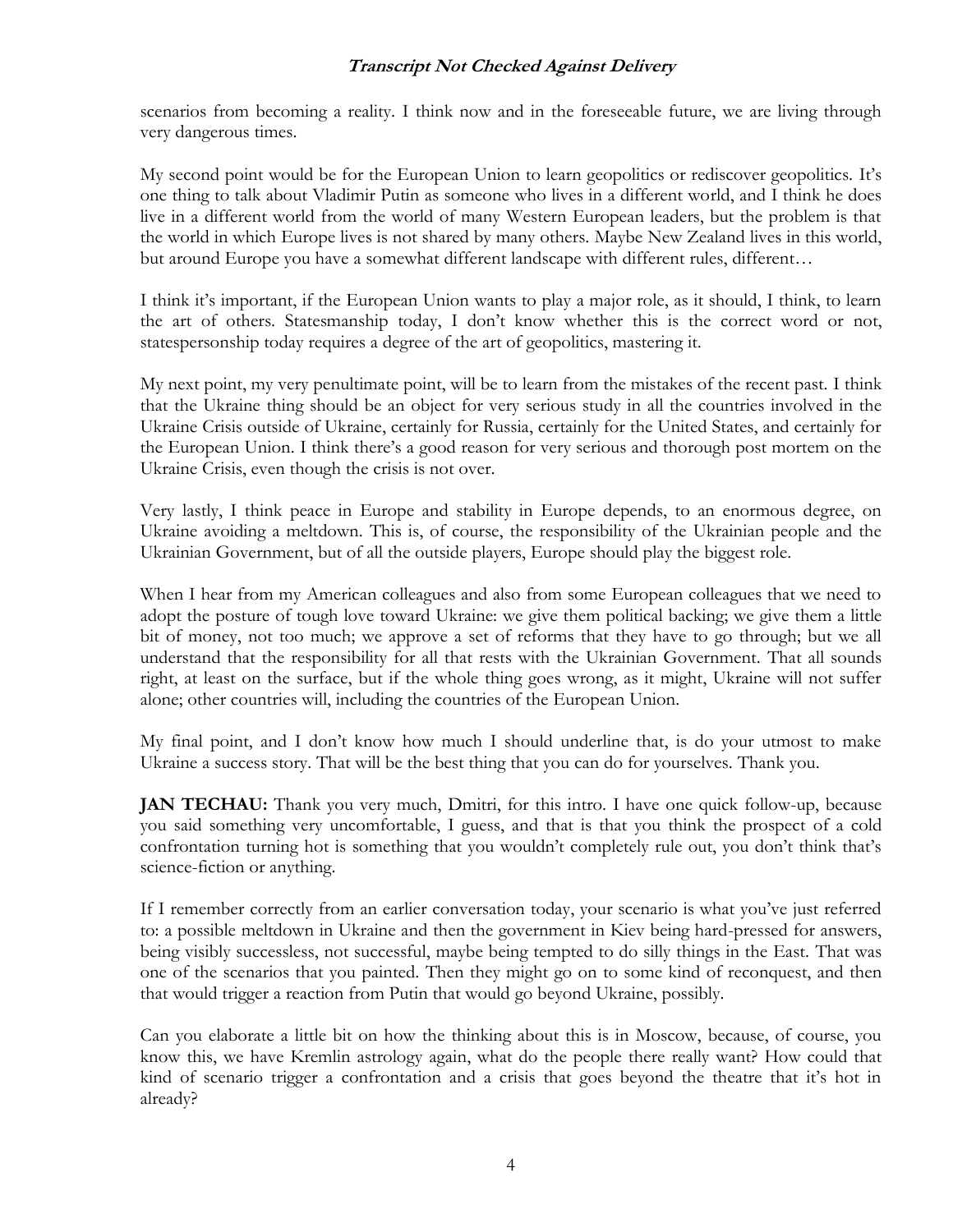**DMITRI TRENIN:** Jan, I think if you read what people in a position of power, position of influence, say, you would gain the impression that, from the standpoint of the Kremlin – and they are the people who count in these dialogues – the Ukraine Crisis is not about Ukraine. The Ukraine Crisis is about disciplining Russia, robbing it of its independence and performing a regime change.

Mr Lavrov, the Foreign Minister, said exactly this last Saturday. I'm sure that this is very much Mr Putin's concern. In that scheme of things, if the conflict is reopened, from the Moscow standpoint, the Ukraine Government is just a proxy for the United States. Again, I don't want to… it's just one of many scenarios.

The purpose, for me, to even talk about that is to sensitise people enough so that they redouble their effort to bar any chance of that scenario becoming a reality. I think just not thinking about a war in Europe could be one of the tragic mistakes that people can make.

I think that if something like that happens, if there is a major confrontation, if Ukraine in that situation gets lethal weapons from United States and its allies, if Russian soldiers get killed in large numbers by weapons supplied by the United States, it's not inconceivable that the Russian leader may say that he won't accept the situation in which Ukrainians and Russians are killing each other in a war that is initiated elsewhere. To use an American expression, he can take the fighting to the enemy. Again, I would refuse to go further than that.

I think we need to keep that at the back of our minds, to understand that the conflict in Ukraine absolutely has to be stopped. As to the lines that are drawn there, they should be secured and the political process needs to be initiated that would lead to restoration of Ukraine. I'm not talking Crimea, but restoration of Donbas as part of Ukraine, with certain constitutional, legal and other provisions that would satisfy all the parties involved.

That would be my answer to your question.

**JAN TECHAU:** Thanks, Dmitri. Thanks for making this second answer even more uncomfortable than what you originally said in the first one. That is quite encouraging.

Now it's over to Gwen. Give us your perspective on this, and perhaps also a little bit of a British perspective. You're in Oxford; you're in the middle of that discussion as well, and Britain counts eminently in the EU Foreign Policy context. Maybe you can also give us one or two points on the discussion over there.

**GWENDOLYN SASSE:** I will try. Thank you for inviting me, and also thanks for providing this affiliation with Carnegie, which I'm really happy about.

Maybe let's start with the title of tonight's discussion. You put permanent crisis in the title, and I think we have to be probably very careful in these discussions that language also shapes reality. I think if I look back the whole year of quite extraordinary events that nobody could have really predicted, then a very quick return to Cold War rhetoric. Perhaps now also, looking forward, talking about it certainly raises the question, and I think it's a question in the title, whether the talk about a permanent crisis in EU-Russia or Western-Russian relations, I think, can also become a self-fulfilling prophecy.

While there is certainly a crisis in Ukraine, in Ukraine and Russian relations, in EU-Russian relations, and Western-Russia relations, I think the focus really should be on doing everything possible to maybe step a bit back from that, and also learn some of the lessons. Also, maybe not speculate too much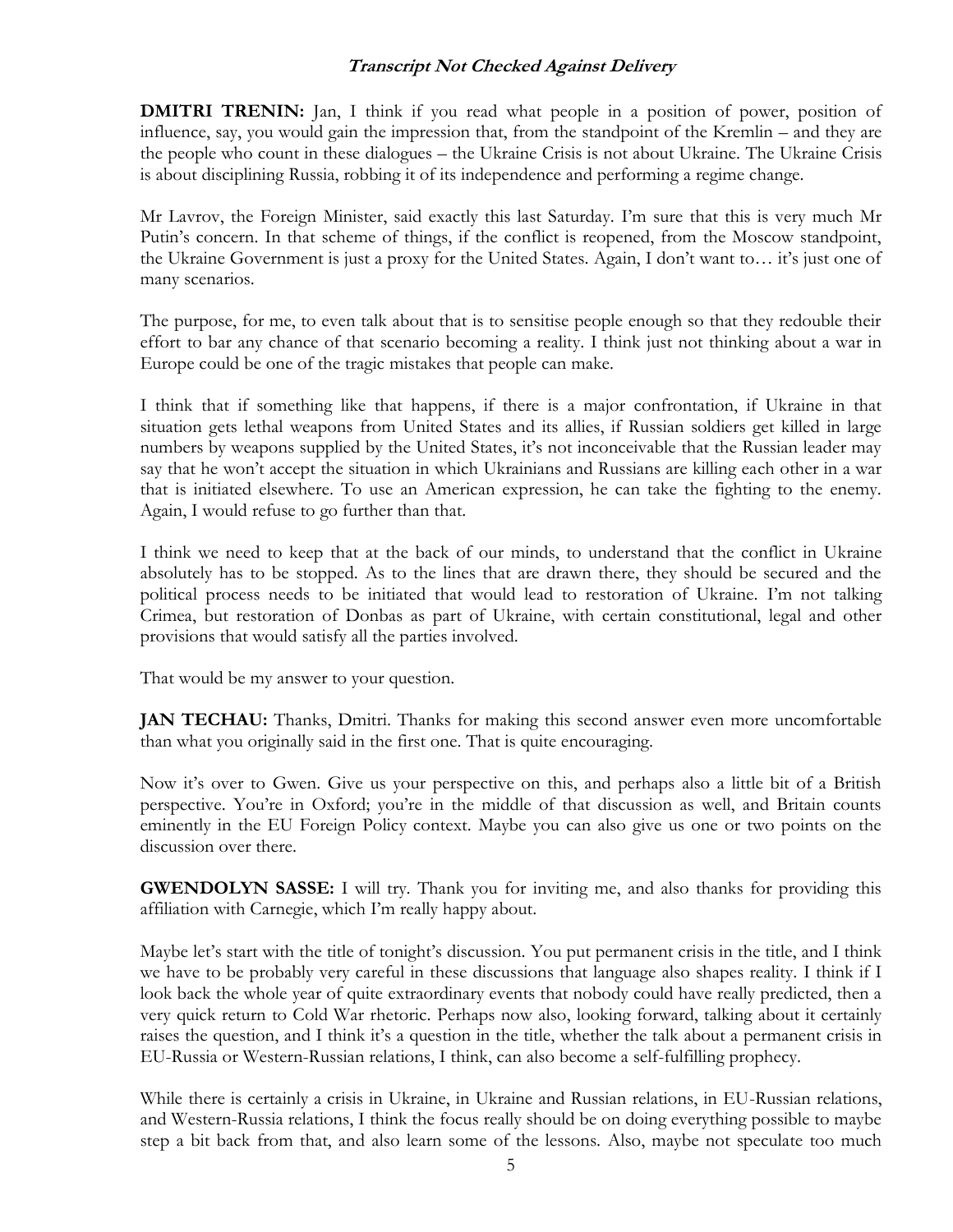either about how strong or weak Russia really is at this point in time. There's a lot of discussion and I think there's often almost wishful thinking, to say, oh, but ultimately Russia is really too weak to do certain things; or, on the contrary, going quite far in imagining scenarios that could unfold.

If we look at the events of the last year, I think one maybe important starting-point is to accept that none of this was inevitable. I think the more time goes by and the further this escalation has gone, the more we all seem to talk almost in these terms that there was logic. We start arguing that Russia took Crimea back because it had this historic claim on it, and because of a certain makeup of the region, or because of a certain makeup of the southeast of Ukraine.

If we remember where Ukraine was a year ago, arguably, the Ukrainians stayed fixed in a moment in time. This was not a high point in tension between Russia and [sound slip] Ukraine wasn't politically represented at the centre, which is often an important issue in Ukrainian politics. It was not at all a time when ethnic Russians or Russian speakers in the southeast were under pressure – on the contrary.

I think to remind ourselves of that a year on might be important to also learn some of the right lessons. Part of those uncomfortable lessons that maybe have already been hinted at, I think are also on the side of the EU and Western actors' unintended consequences of processes like EU engagement with neighbouring countries, for example, perhaps squeezed too narrowly through a EU enlargement lens or channel.

Perhaps also this chimes with something that Dmitri said: it's the end of an era, but it's also maybe the end of an era how we imagined it. Maybe it says more again about us in the West or Europe, in particular, than about Russia per se.

I also want to pick up on something Dmitri just said: the Ukrainian Crisis – he's put it very strongly – is not about Ukraine. I think I know what you meant, but in some ways obviously it's very much about the Ukraine. As we're talking, as we are moving the discussion on to looking ahead in terms of EU or Western-Russian relations, there's a certain danger, I think, that we forget about Ukraine, but it ultimately is about Ukraine and a lot has to happen also internally, in Ukraine.

In terms of where I think our discussion should be, where also policy-making is really needed in that - I'm saying the obvious here, but sometimes it seems to get lost in these discussions - that there is a massive humanitarian crisis going on in Ukraine. I get the feeling everybody in the West, the EU, in particular, could do a lot more about this and have almost been, I think, too hesitant to accept this. Maybe reactions to humanitarian crises elsewhere, much further afield, seem to be forthcoming maybe more quickly. I think Dmitri was one of the ones pointing very early on too and making this point.

There, clearly, can be a lot more that can be done on restoring the ceasefire, which clearly is no ceasefire any more. It seems, and maybe there is just now in the last few days a certain new momentum to talk again, and you said continue talking, so I think I will talk a little bit about that at different levels.

Continue talking also means making every possible effort that there is a ceasefire again, and this involves usually talking to people one might not want to talk about. Maybe those people are difficult to talk to when you are the president of the country, Poroshenko, but it shouldn't be difficult to talk to the separatist leaders in some format. I think if conflicts elsewhere tell us anything, that in the end that seems to be always what is necessary, Ukraine doesn't really have the time to wait maybe as long as some of other conflicts had or took to get to that point.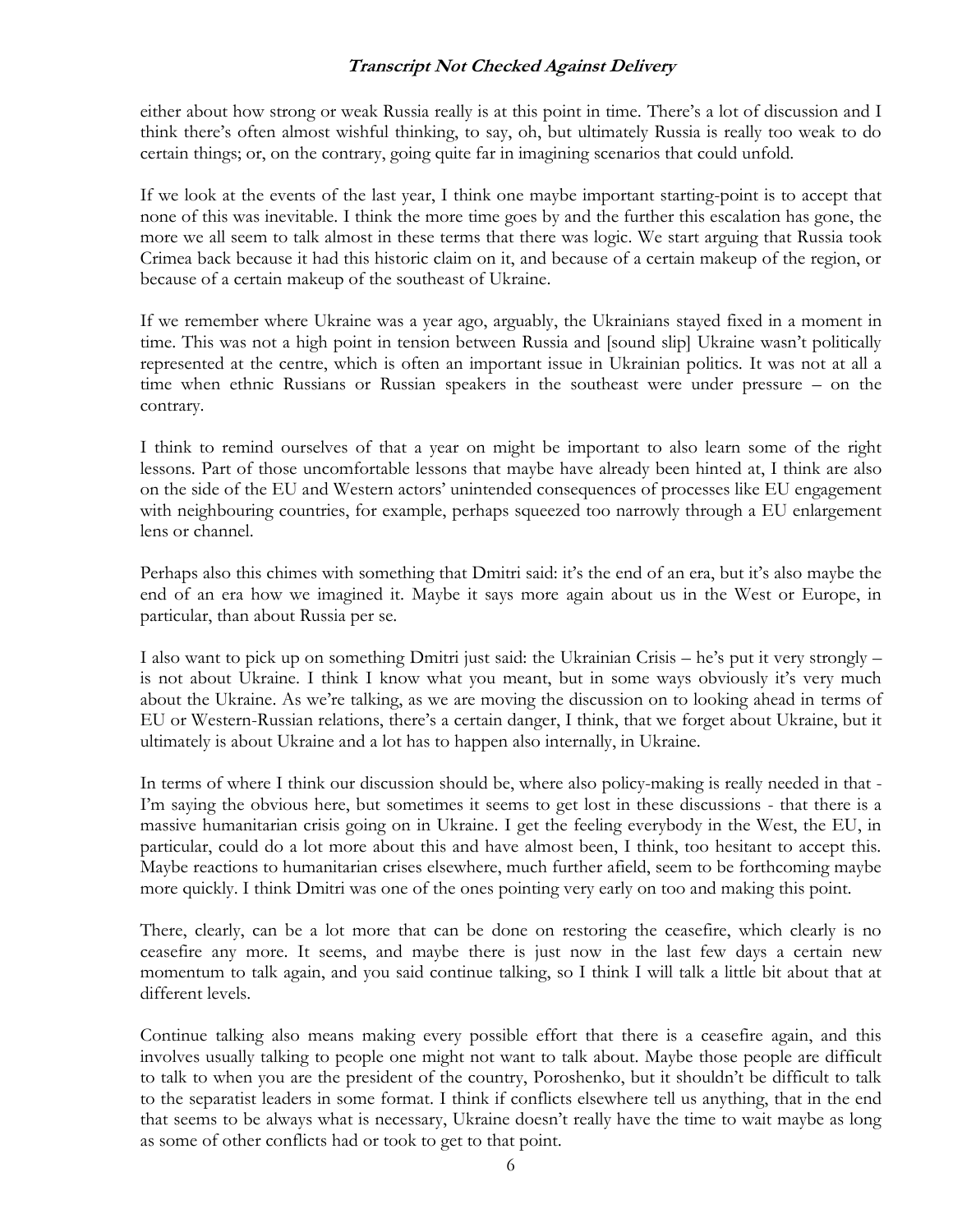Thirdly, we talked a little bit about it beforehand already, I think there is a certain window for reform in Ukraine. Why one has to be very realistic, a country in the midst of a conflict or war is limited in what you can really implement. The elections, which, clearly, disenfranchised a large proportion of the population, and the reasons for that are obvious, but it means we really haven't heard the voice of all Ukrainians. Nevertheless, the elections give a mandate for reform and have created a space, I think, for reform in the political landscape of Ukraine.

Yatsenyuk today was confirmed as the prime minister, and the rest of the Government, we will, I think, know more about in the coming days. It's taken rather long to get there, so probably a bit too long in an uncomfortable political situation, which immediately gives rise to all kinds of thoughts that there is already some sort of in-fighting going on between perhaps the president and the nowconfirmed prime minister.

Whatever the reality of that is, there is a, I think, clearer pro-reform outlook of at least parts of the Government. That could be, I think, used and there could be a window of opportunity within the realistic framework. It is, I think, in the nature of any crisis, as we go back to this word, crisis, that there is polarisation that goes with that, there is extreme rhetoric that goes with that, and there are also entrenched positions that go with that.

That, again, I think probably picks up something that Dmitri said – I'm sorry, we are probably more or less on the same page, so maybe you were hoping for a big discussion, but I think I agree with more than I disagree about what Dmitri said – if we think about the positions becoming too entrenched, then that is, on the one hand, maybe easy to see on the Russian side how as options melt away, there could be almost no other way or perception that there is no other way, to only push in one direction. That can have very dangerous consequences, as you laid out.

I think, to some extent, that also holds on the Western side. I think, in particular, institutional actors, even more so than maybe the member states making up those institutions, think in particular templates. I think the EU's reaction was, okay, there was a problem with the association agreement, but rather than maybe pausing for a bit and thinking again, the instinct is: let's do it now, and nevertheless let's push ahead with it and think of a way how we can tweak it to somehow get it there, anyway, in two stages. Now the outcome is probably the worst of all possible worlds, that there is a moratorium on it through negotiations that involved Russia.

Perhaps something similar can be said about NATO. Personally, I find the talk around NATO and NATO membership for Ukraine unhelpful in the current situation. That doesn't belittle security concerns and, obviously, also security concerns of NATO members. Also, it takes into account that the mood in Ukraine has, to some extent, changed vis-à-vis NATO and NATO membership. Part of what I think is needed is to step back or just maybe just sit up sideways [sic] and perhaps stepping away from some of those discourses, that would be helpful.

Jan pushed us on looking ahead. Looking ahead, I think some things that are really necessary and are on my wish-list - and, of course, it's easy for me to say, but on my wish-list of things that need to get addressed, and internally, starting with Ukraine - first of all, I think it's something to do with the Ukrainian state structure. There will always have to be, and in many other cases we see that too, a certain trade-off between state-building, nation-building, democratisation, economic or other structural reforms. It's never going to be a perfect match of all of these.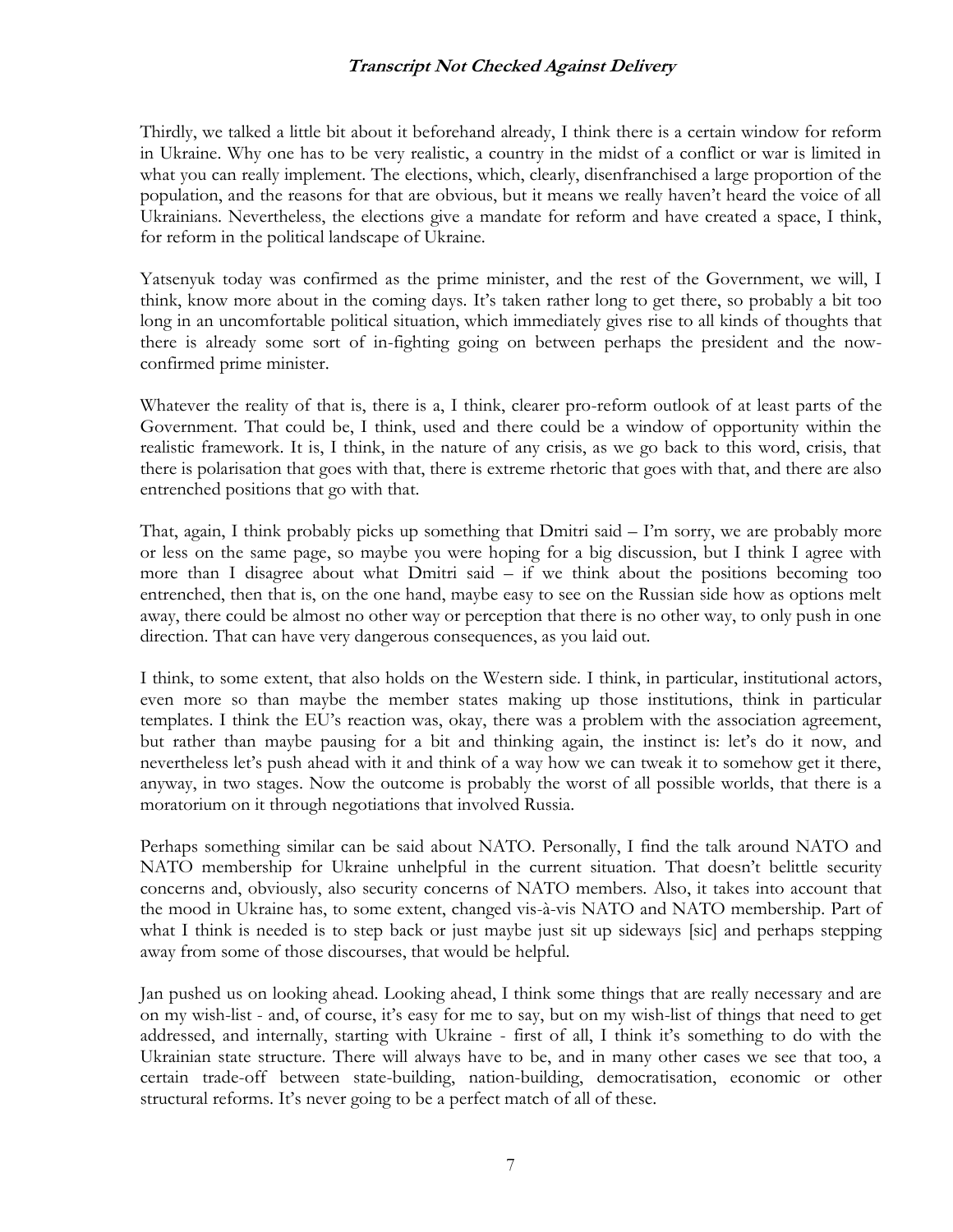In a country that is regionally as diverse as Ukraine, a more decentralised state structure seems to be a logical thing to do. It's not very easy to get there, and, unfortunately, the term federalism is so tainted in the post-communist space. I think just today Poroshenko, I would say, unfortunately, in his address in parliament, I think he sent warm wishes to those in the East and West who advised us to federalise. Unfortunately, I think that's probably addressed to people like me as well, and I think it misses the opportunity that goes with decentralisation.

It doesn't matter in the end what you call it, and it doesn't have to be maybe a full-blown federal system, but let's take decentralisation seriously, at least. I think there's some discussion, but there could be a lot more inside Ukraine. I think the fear is that it would weaken Ukraine, but I think the irony is that it will actually strengthen the State. Even if Ukraine went as far as really introducing a regional tier of elected politicians, so that is pretty federal, that still doesn't mean that giving foreign policy or security policy to that level would be a confederation or a federation.

Having that regional level could actually do quite a lot in terms of also increasing accountability, not immediately fast reform, but perhaps could pick up something that we clearly saw in the run-up to the EuroMaidan demonstrations, viz. consensus through more or less all of Ukraine, being fed up with a regime that was seen as very corrupt. Some of that could be picked up under different institutional structure. I think that would ultimately strengthen the Ukrainian State.

At the moment, the discussion, unfortunately, inside Ukraine, and perhaps outside as well, is not structured in a very helpful way. There's clearly a lot of, also, European expertise on this, and that would be a useful thing to bring more into the discussion or push ahead with more.

Now, looking ahead in terms of what the EU could do. On the one hand, as I now already alluded to, I think it would be helpful to maybe leave existing templates for the moment and think about some new things, and maybe reshuffling the commission on also having a new EU foreign policy having a wider range of issues that need to be addressed.

Again, going also partly in the same direction as Dmitri went into, it is not in anybody's interest to try and isolate Russia or to not engage any more with Russia. I've heard numerous times at events, yes, but Russia currently doesn't want to talk and doesn't want to… that's just too easy. It wants to talk about other things, and let's move the discussion there.

That doesn't mean that we endorse anything that has happened, that we recognise the annexation of Crimea - obviously, legally and politically we do not - but maybe one way of shifting to a different perhaps in some corners seen as risky new type of interaction could be to take the Eurasian Economic Union more seriously.

In some ways, ironically, it's built on some of the things that the EU does. The EU started as an economic and as a trade union. Yes, maybe further down the line they will also be, and there clearly are already political intentions as well. Why not engagement more with it? Whether it's a success or a failure, we will see later, but it would signal taking a different kind of integration prospect seriously and at the same time shifting away from military options that seem to be too much on the table.

Shift it to what Dmitri said: competition, but not confrontation, not of the military kind or only cast in security terms, but on trade and economic issues, and maybe with different kinds of overlapping interactions which exist with many other parts of the world. Maybe this is one we just add to that. I end here.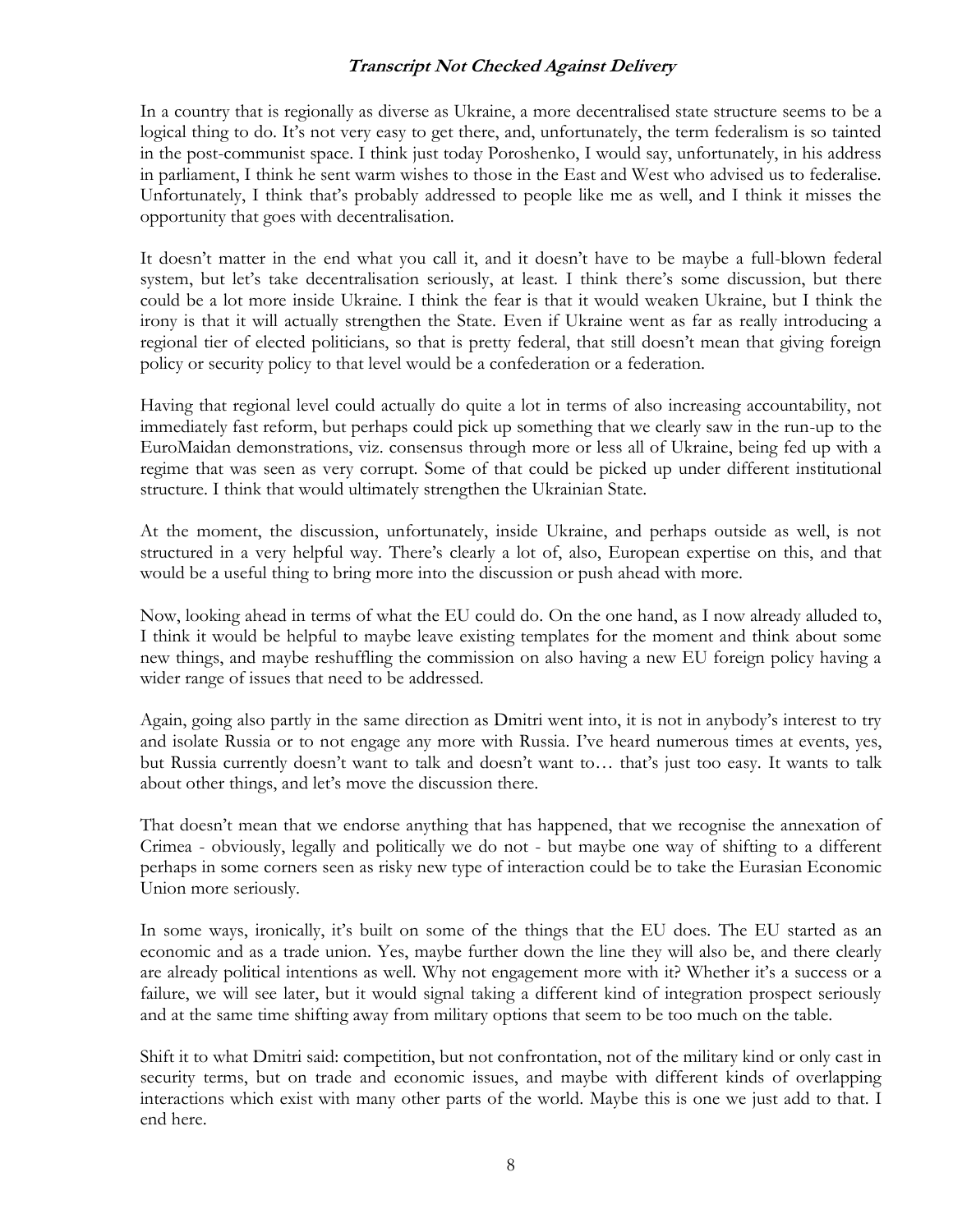You asked me the UK position. Obviously, a lot depends on how member states shape your EU foreign policy. If we've learnt also something over the year, it's that the EU doesn't function all that well as a foreign policy actor yet, and while sanctions are one thing and they have to stay in place, they will do the next bit that's necessary. If you learn something from sanctions, historically, they work if they have concrete goals, which I'm not entirely sure we're clear about at the moment. It has to also be clear when they end or when they would end, and I'm not sure that's the case either.

Where do member states come in? I think the more interesting one to watch at the moment is Germany. The UK – the rhetoric is strong on sanctions and on not giving way to Russia, but, quite frankly, the UK is busy with itself: is busy with Scotland and is busy with its own relationship with the EU. I don't get the sense that that's where initiatives will be generated. They will come on board and support strong policies, strengthening at that level rhetorically, but I don't see new initiatives coming from the UK at this point.

**JAN TECHAU:** Gwen, thank you very much. That's very clear. You were talking about domestic reform in Ukraine, about political structure, the structure of society, you even said. Now, the EU strategy is completely reliant on the willingness of elites in Ukraine to actually reform. Our entire system of how we want to actually continue this confrontation relies on them producing results that we can't really force them to do. They need to be intrinsically motivated for change.

You said you see parts of the Government actually really being intrinsically motivated. That doesn't sound awfully convincing in terms of: parts of the Government are set on reform; that means that other parts not. Give us a bit of a map on how you think the willingness to reform has developed in Ukraine, and to what extent the EU can rely on this, or whether it actually must look for Plan B, because not enough reform will be forthcoming.

**GWENDOLYN SASSE:** I think the honest answer has to be: we don't know at this point, and we don't even know yet who's in Government. What is already obvious is that, I think, Yatsenyuk and Poroshenko are pulling in somewhat different directions; they have to, in terms of their interests and where they come from, what they represent, the interests they represent.

That per se I don't think means that there isn't momentum for reform. To some extent, it could also be, in particular, in the context of an ongoing war, an advantage to have different parts of the political setup speak to different issues or pick up different sensitivities that exist in parts of society and among the elites.

It would be, I think, naïve to think that one could move on and rebuild and restrengthen in the Ukrainian State without, let's put it like that, oligarchic interests. Poroshenko is clearly one of them, and people around him are, but these interests won't go away if they have to, and they have to be part of the new Ukrainian reform agenda.

I think what I was trying to say is, I think there's a window for opportunity for reforms and it could be harnessed. That could be, I think, work from outside. It would be useful, for example, to reduce this really rather crowded reform agenda and think more carefully about which of the many areas in which reforms would be necessary. That could be a push where there wouldn't be too much of a pushback from perhaps parts of the Government in the current situation.

**JAN TECHAU:** Not do everything, but focus on one, two or three...?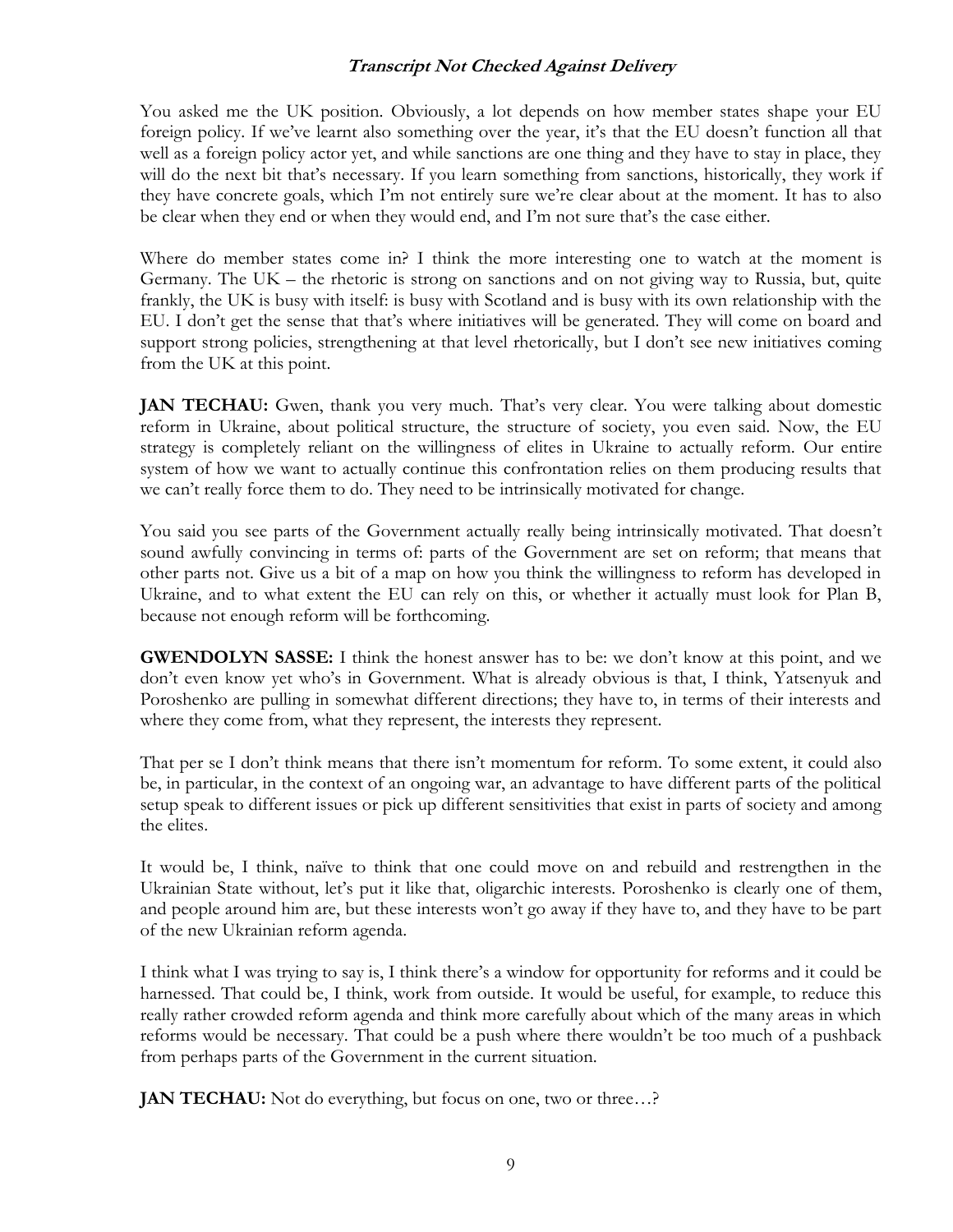**GWENDOLYN SASSE:** Focus on some things, and some things which also have symbolic value in terms of establishing this government as a reform government. There's not much time to do something like this or to send a signal, so I think it has to be something selective and without being able to really say what that is, perhaps it's around corruption, it's perhaps around judicial reform.

In some of those things, I think progress could be made, and the various differences in the Government would not necessarily impede this. I didn't mean to say Poroshenko is against reform; he's not, but I think the agenda that he and Yatsenyuk have and have to have are somewhat different. That will not affect all issues that need to be reformed.

**JAN TECHAU:** You mentioned a humanitarian crisis, a pretty massive one, playing out in Ukraine as we're speaking. We all know the economic data, which are pretty grim, and the outlook, which is even worse. How much more time before State failure?

**GWENDOLYN SASSE:** Not much. I don't want to put a schedule to that. It will be a downward spiral; it won't be one big moment. If we turn it around somewhat, there are component parts there that could actually be used, and I don't think inside Ukraine and outside Ukraine they have actually been used.

If it starts to dwindle and if there is no momentum, Ukraine doesn't have the luxury of even the time that it had up to 2004, and reforms didn't really even work then. It has to be pretty fast, but at the same time there's more tension on it. There's also more tension externally that I think was not quite the case in 2004. I think that could be, but it has to be used well, and with commitment from everybody's side.

**JAN TECHAU:** Thank you very much. Fantastically depressing, from both of you!

#### **GWENDOLYN SASSE:** Oh, it's fine!

**JAN TECHAU:** Dmitri, I have to ask you one more question. You've tried to explain to us tonight how the Kremlin sees this. It's a bit of a cottage industry here in Europe and, I think, in the wider West, to try to explain how Russia sees and what the prospective from Moscow is, and then it must be taken more into consideration here, and that we have to understand it better. To a certain extent, it has become a bit of commonplace.

Two questions: to what extent do you think it is understood here, but perhaps more importantly, to what extent is the European Western perspective understood over there? Of course, there's also an established way of looking at these things here that can't be easily changed. For us, over here in the West, many of these things were unacceptable and they can't be justified within the context of what is being thought of as normal over there.

I think there's a genuine attempt over here, really, to understand what's going on there. To what extent is that reciprocated over there, or is it just being dismissed as, as you said earlier, some kind of American plot to undermine Russia, and therefore all of that is just rhetoric? Is it being taken seriously, the positions that the West has to take almost?

**DMITRI TRENIN:** I think that there is, clearly, a very facile and very erroneous interpretation of Europe's attitudes toward Russia's actions in Ukraine. Basically, a lot of people will probably say, and this is what the media is saying and I think this is what the Kremlin believes, that Europe, essentially, is falling in the wake of the US policy, that Europe is very reluctant to punish Russia, Europe is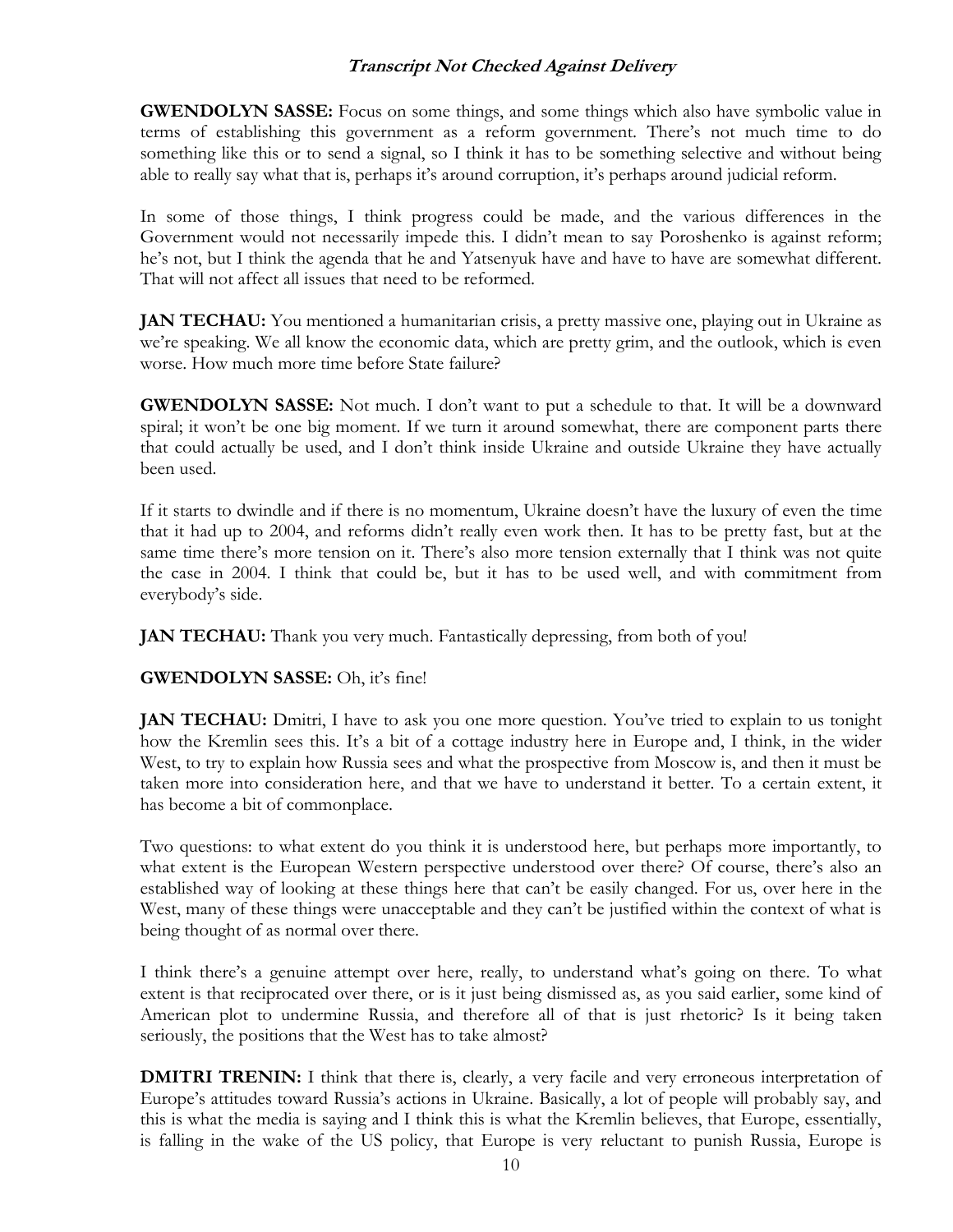fighting itself through those sanctions, that Europe, because it's not sovereign – sorry for provoking you – just follows the lead of the United States, which it cannot refuse, cannot reject, cannot oppose.

I think that, in my view, this is a very wrong interpretation. Very serious Russians who've been dealing with Europe and, in particular, Germany, were asking the question: why is it the German position has changed so much towards Russia? This is an area for some debate, and I think there is not enough understanding for Europe, for what lies behind the position of Germany. There's a very simple, simplistic and conspiratorial explanation that people are giving.

I think that there will be a rethink of this attitude, which will mean that Europe, which is more or less let off the hook today as an accomplice to the United States, Europe is being hit by association with the United States. This position may be reviewed. The people in Russia who decide on policy matters may come to the conclusion, their own rivalries with Russia in the past say it would be easy in that frame of reference to discuss the irritation in Berlin with Russian actions in the Balkans and the attitudes of some governments in that region.

You can draw a parallel between this situation today and the situation, let's say, preceding World War One. You can do that. I think that politics of today is often [inaudible] in Russia through the [inaudible] of history. History, of course, is very important [?], but there is not enough appreciation of where Europe is in all this. It's very interesting and very strange. It's also the result of the demise of Europe's expertise in Russia.

There may be a little industry of trying to understand the European Union, but it comes at the time that the expertise and the policies of even some of the leading European countries is declining. A friend has told me that when in 1998 Edward Shevardnadze, who was then, of course, Foreign Minister of Russia, assembled Russia's top experts on Germany to discuss the – and that was a year before the Berlin Wall opening – the potential consequences of the opening of the Wall.

The room was filled with four dozen people. Today, I think you can at most have half a dozen people, maybe even fewer than that, a very, very few people who specialise in current policies of European countries. That does not give you enough of an understanding of where Germany, France, other European countries, and where Europe as a whole is heading in this situation.

**JAN TECHAU:** Thanks, Dmitri. I have a quick follow-up, but before that, I'd like to ask you to get your questions ready, because after the next one I want to open it up to you. I have a quick one which follows directly from what you've just said, and that is: has Putin and his team underestimated both the Germans and the Europeans as a whole, who are surprisingly united in a pretty robust scenario, which, actually, the Europeans themselves are surprised about? Did he expect this or was it a misreading, or was he saying, okay, this could very well happen, but I'm willing to pay the price?

**DMITRI TRENIN:** I think that conventional wisdom in Moscow is that Putin's initial calculus was right, up until the moment of the downing of the MH17 flight. Prior to that, Europe was doing more or less the things that Putin thought it would be doing: some terrible condemnation of this and that, Crimea, what have you, but, basically, no serious sanctions, and the willingness to continue with the dialogue. Putin, you would recall, was travelling to some EU countries.

I think it all changed with the downing of the Malaysian plane. I think most Russians believe today that this was a colossal provocation that was engineered by somebody - the most recent culprit is a notorious Ukrainian oligarch - that changed it all. It was a provocation. That's the attitude that I think is most widely-spread today in Russia.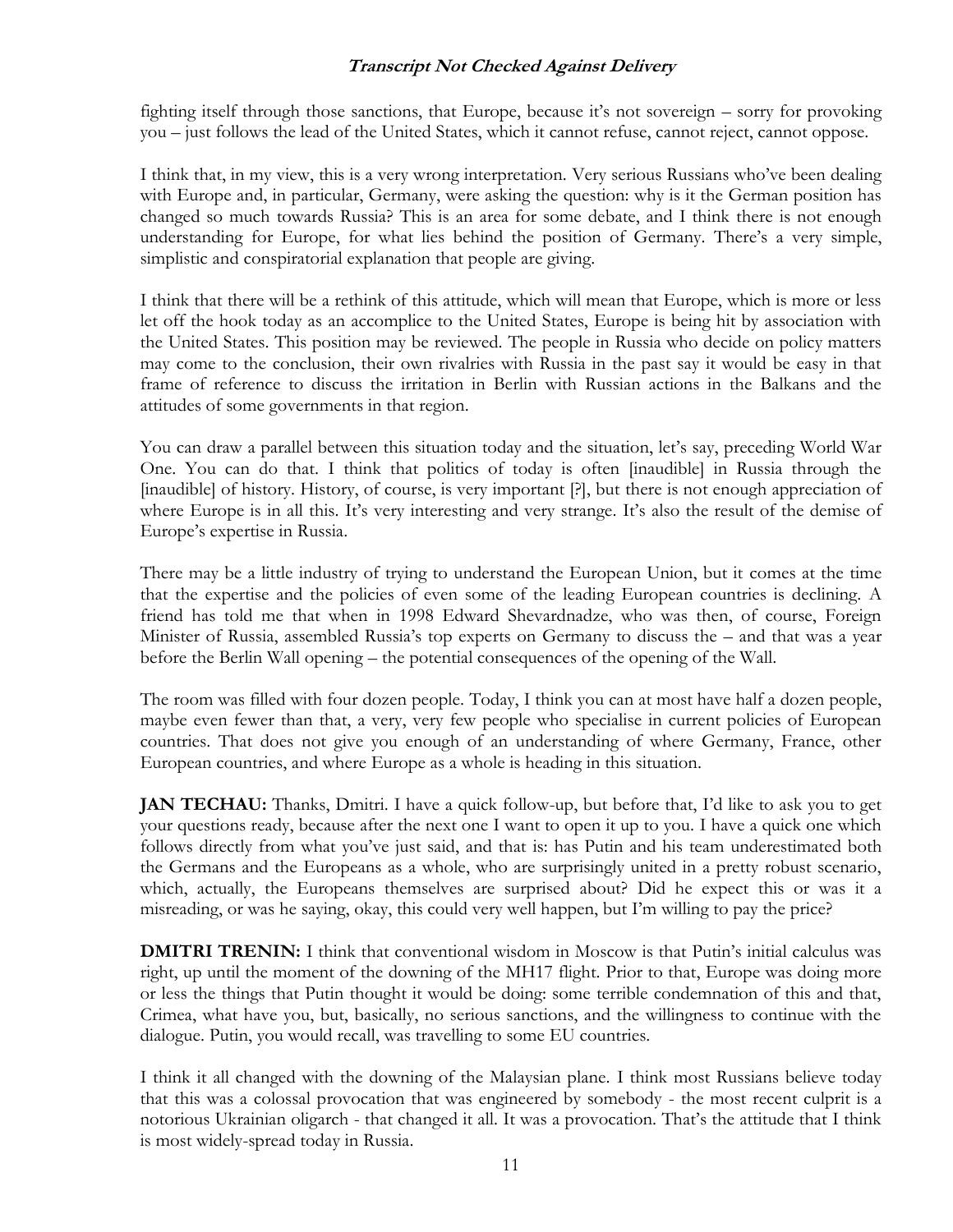**JAN TECHAU:** Very good. Now it's to you. Please remember it can only be one question and not endless presentations, but I know that my audience is very disciplined. I'll take the first three, and then we'll go on to the next round.

**SVITLANA KOBZAR:** Thank you very much. Svitlana Kobzar, Head of the Department of International Affairs at Vesalius College. My question is to Dmitri. Thank you very much for both of your presentations. You've outlined the dominant view in Russia, but I wonder also how strong is the position of those holding an alternative view, pro-European position, so to speak, creative intelligentsia? We're focusing on stability of Ukraine, rightly so, but how stable is Russia?

**JAN TECHAU:** Thank you very much. Next question - Paul, please?

PAUL FLAHERTY: Paul Flaherty, retired at Brussels. I'm slightly worried about what tonight's going to do for the suicide statistics for the last Thursday of November. I suppose I'm about to…

**JAN TECHAU:** We do have drinks afterwards – that should take care of that!

**PAUL FLAHERTY:** I'm very struck by something that Dmitri wrote earlier this month about Europe's relationship with Russia needing to be built on a new foundation of realism and pragmatism. My question, I think, is: how realistic and how pragmatic? Presumably, we're going to talk about moving from frozen conflicts to permafrost conflicts.

Do we need to get away from the emphasis that we've put on territorial integrity, perhaps more about nationhood, picking up Gwen's point, I think? If we were to do that, what would be the effect in Russia of more talk about democratic evolution/devolution within its regions?

**JAN TECHAU:** Thank you, Paul. Fraser ?

**FRASER CAMERON:** Dmitri started off saying this was not about Ukraine, but then he ended up saying, what you have to do is support Ukraine, so I'm not quite sure what the logical train is there, Dmitri.

Both of you said we're not talking to Russia. Merkel has talked in 30 separate times to Putin in the last six months; she spent six hours with him in Brisbane last week; so we are talking. The question is, it's related to these other two: we haven't heard much about the collapse of the oil price in terms of how this might affect Russia, Dmitri.

To add onto that last question, you said we must get into geopolitics, the European Union. What does that mean? Does that mean back to the balance of power and disregard of Russia being able to modernise by linking up to Kazakhstan and Belarus is a total illusion?

To Gwen, as a Scot interested in referendums, what would be the impact of a referendum in the Donbas in out [sound slip] back in Ukraine?

**JAN TECHAU:** Thank you. I think we take these first. Gwen, can I start with you?

**GWENDOLYN SASSE:** On the last one, right away. To pick up the last point first, with the referendum, it would be an interesting exercise, but it would obviously only be meaningful if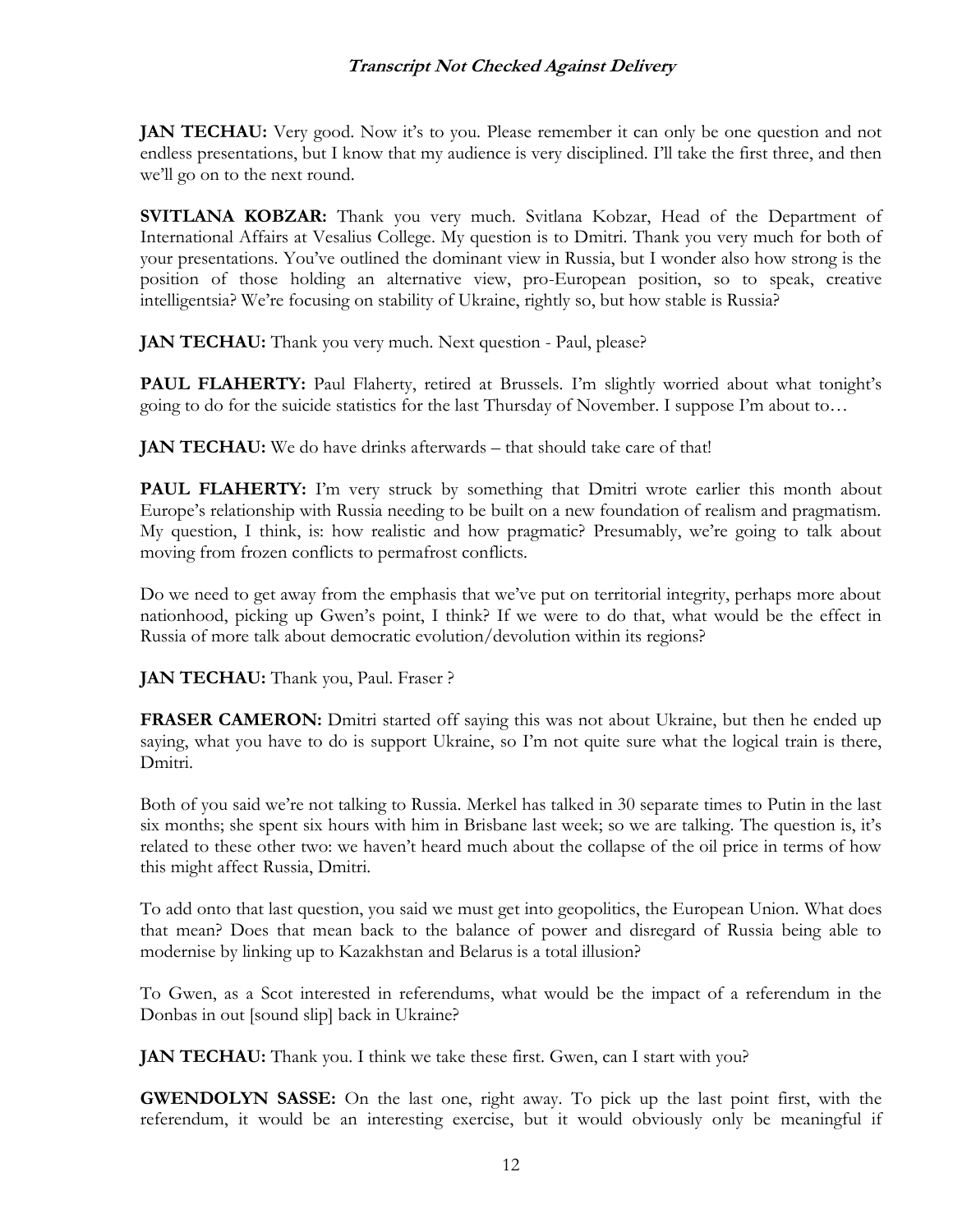everybody resident usually in that region actually votes and it happens under democratic conditions. Otherwise we will never know, as in the case of Crimea.

Again, the honest answer is, we do not really know what people think and want on the ground, or those who've been displaced. I think we make a lot of assumptions about people's preferences. At the most, what we really know is that there is a small group of separatists and they're supported by Russia, but we cannot generalise this to the population of Donetsk and Luhansk, or beyond that. This is not the time when there are some opinion polls, but it's difficult to do this well in the current climate, so we don't really know.

I think I take from the election results, something that's not really talked about so much – if you look at the results closely, something has shifted politically, and something has stayed the same, and something has shifted in the southeast of Ukraine. What has stayed, as far as we can see from opinion polls and from the elections, there's a consensus on the Ukrainian state in its current boundaries, whatever form that takes. Crimea might be a somewhat different story, but if you ask people, the majority has still said that it also belongs to Ukraine.

The other interesting result is the parties associated with some pro-Western reform, whatever you want to label them, outlook [?], the parties that will make up the Government, they've done surprisingly well in parts of the southeast, one could say. That means they've done better than ever before.

Now, again, it's not a normal election; it's an election at an extraordinary moment in time, but that parties like Samopomich from Lviv get 5% even in Luhansk is interesting, that the balance of parliamentarians associated somehow with a party of regions or opposition to the incoming government and those who make up the government is fairly evenly balanced, if you add them all up, in regions like Kharkiv and Odessa. I think it's really interesting that we need to take more seriously.

That means, politically, I think something has shifted, which could very well mean that the referendum and the conditions would not generate a Let's Leave boat, but, obviously, we don't quite know this.

In terms of the geopolitics, Dmitri will say what he meant by it, but I partly meant engaging in something that you also pointed out in the memo to Mogherini, that we think more in terms of regional and global alliances of the EU. Maybe what perhaps couldn't be in that short paper, maybe it also means some of the institutions that we might for a number of reasons not agree with, in terms of their values or where they might go, something like this Eurasian Union, maybe are part of this new geopolitics – or not so new geopolitics - with many parts of the world that are not so democratic, and organisations have links. I don't know if that's an entirely new geopolitics, but it might be new in the EU-Russian orbit.

Giving up on territorial integrity  $-$  I think that's what you brought up  $-$  that's not what I meant by decentralising, not at all. Some issues will remain frozen, and then, hopefully, can be addressed at some point again, but a more meaningful discussion about different levels of autonomy are useful. That doesn't mean giving up on the principle of territorial integrity, either legally or politically.

**DMITRI TRENIN:** Svitlana, I think a lot of my friends actually have an alternative point of view, and I hear it every day. Of course, you know that the Russian ERANET is mostly populated… the majority of the people who write there are pretty critical of the policies of the Russian Government and Mr Putin personally. On the other hand, we have genuine support for Vladimir Putin, which runs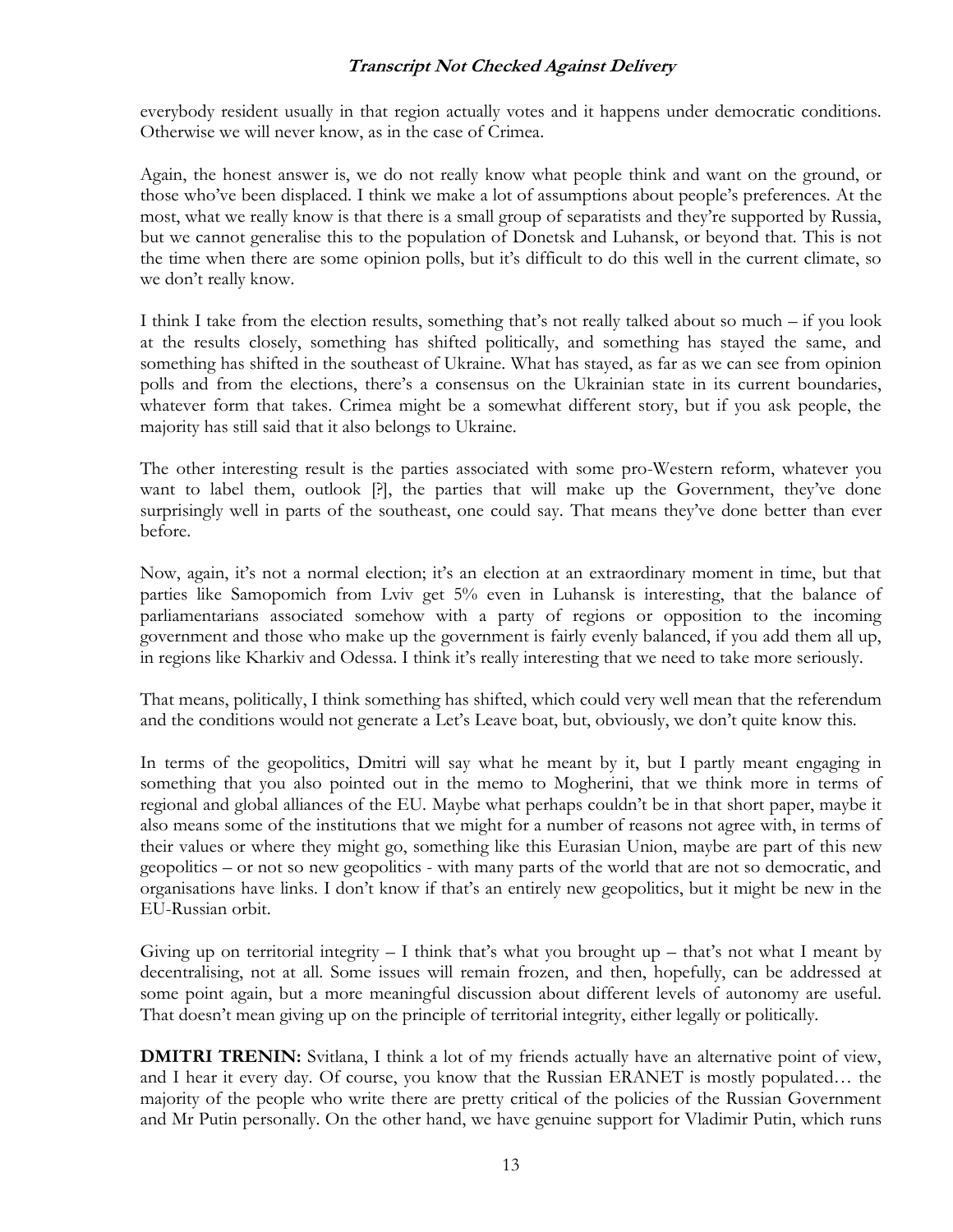over and above 80%. The sanctions have done nothing to weaken it. If anything, they've done something to strengthen it.

There is an alternative; you hear it, you have a couple of radio stations, you have one radio station at least; you have a couple of newspapers; but you have the internet. Most people actually read Facebook more than they read anything else. If you want to express yourself or link with likeminded people, that's fine, but it's not changing policies. I think that the support for Putin's policy in Ukraine is pretty strong. As I said, Russia is in a nationalist mode. This is serious; it's not just Putin; it's not Putin and the Kremlin. It's the sign of the times.

Whether Russia is stable – no country can be stable if it rests on oil and gas alone and it has a population of more than 5 million people. The stakes are exceedingly high for Russia. Sanctions can be medicine for Russia to quit some of the bad ways and adopt some of the good ways, because your back's to the wall and you have very few options left. Maybe now is the time to do something right in economic policy, in governance… You cannot continue to afford kickbacks amounting to 60%, not even 40%, not even 20%, really. You can save a lot of money by leaning a little bit harder on a few people who you know pretty well, more or less.

You can do other things. I do not believe that Russia cannot produce so many things, cannot manufacture so many things that I buy in a Russian supermarket. I do not understand why we need to haul all that stuff from all over the world. A lot of that can be done in Russia. You have to adopt your economic policies. You also realise that in order to keep employment, in order to have any kind of growth any time in the future, you need to unchain your business, so you need to do something about your administrative practices.

The other thing – so I would say that if Russia needed a shake-up, this is the shake-up, but the medicine is very strong. As we say in Russia, if the patient doesn't die he or she will get stronger, but he or she might die, actually, in the process; we don't know, it's wide open. What happens in Russia in the next five, ten years is not able to be known. It's very interesting times, not just on the international front, but also on the domestic front.

Russia has never faced a challenge like this one in the last 25 years. We'll see how resilient people are, how... many things will become clear as a result. I don't know whether Russia is stable or unstable, but it's a more interesting place this year than it was last year. Maybe next year will be even more interesting.

**JAN TECHAU:** That's in the sense of the Chinese saying: may you live in interesting times.

**DMITRI TRENIN:** We are living through interesting times, that's for sure. Paul, realism, basically, is very simple; it's something that my colleagues here in Brussels call See Russia For What It Is. Realism, basically, means accepting the realities, rather than engaging in wishful thinking.

I believe that after we had failed the last time to have a link-up between Russia and the West, which was under Medvedev, and we failed, both sides. It was only a matter of time, in my view, before some kind of a rupture. I think I would agree with Putin and Lavrov that we should have seen that crisis coming. We saw bits of it in Syria, we saw bits of it over Snowden, we saw bits of it over Obama's cancellation of a visit to Moscow; we saw things building up, and, of course, Ukraine a year ago. It was not an accident, and it was not a result of a misunderstanding. It was…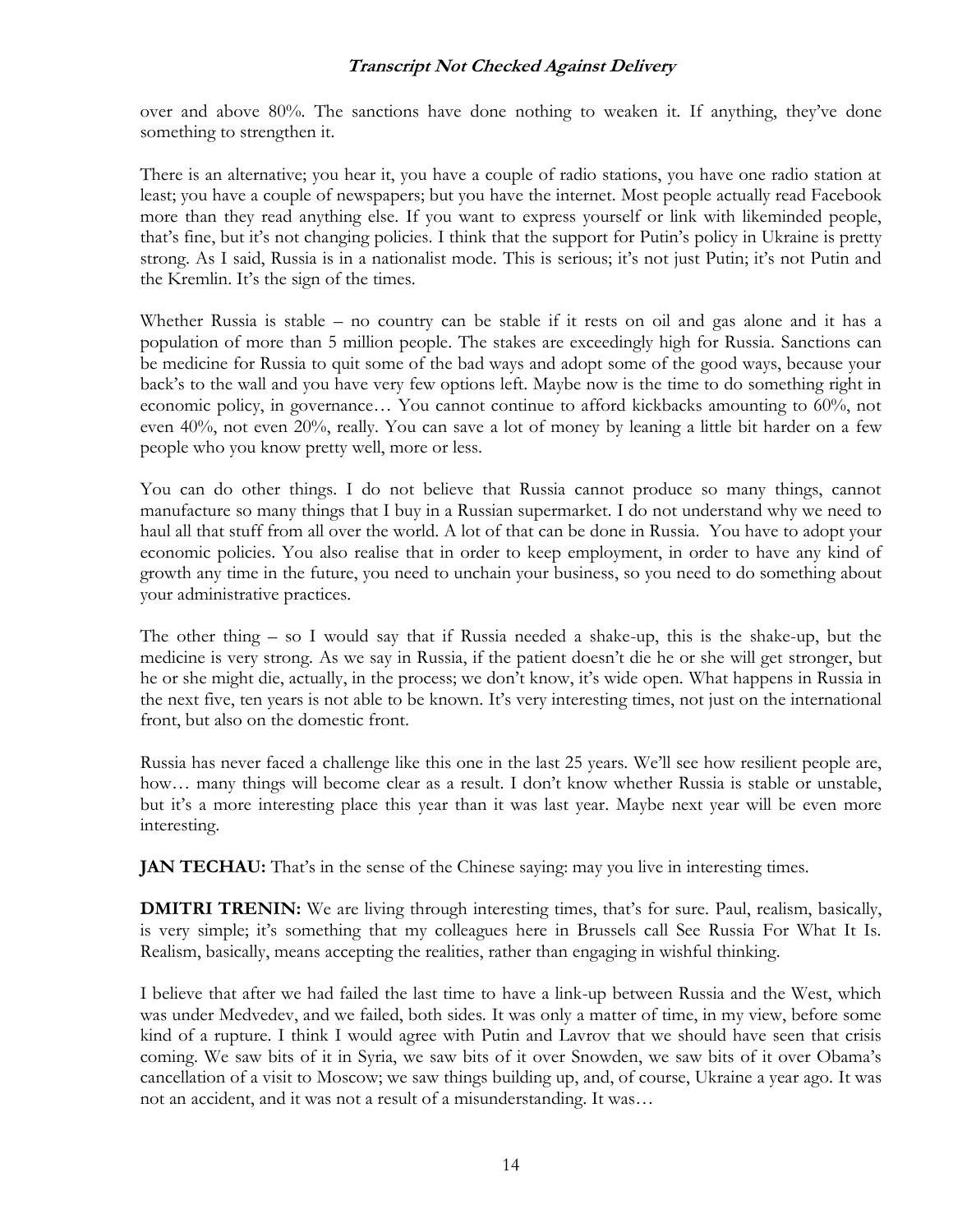Pragmatism, basically, calls for doing some of the right things, some of the profitable things that both sides can engage in. Despite the sanctions, Russia and Europe are still trading something, and that's important; that's important for Russia, not unimportant for Europe. That should be continued. Again, I'm not pleading for any easing of sanctions, because I think sanctions could be a stimulus for Russia to do things better.

The falling oil price, I think, is an even more powerful stimulus. I cannot accept that the country that was called the Soviet Union, whatever you may think of it, it was a country with a fairly antiquated but powerful economy, manufacture and industry; a fairly good scientific and technological potential at that time; a country that could put things into space; many things Soviet Union… I cannot accept as a Russian that today it's a gas station, as Mr McCain calls it. I don't think it is. It's pretty humiliating. I think Russia should get back on its feet, and the fall in the oil price could be the right medicine for that. A country like Russia cannot live off gas and oil, primarily.

It also supports some of the worst practices in the economic system. When you do nothing, you just pump things from underground, it's corrupting. You need to be in Norway in order to be able to control it. All other countries have failed, more or less. I hope that Russia can use sanctions to its benefit.

Frozen conflict – frozen, again, is the least of my worries. My worry, again, is an open, hot conflict. I don't think that we're doomed today to have the conflict in Donbas frozen. I think there are ways of dealing with that and eventually, as I said, reintegrating Donbas with the rest of Ukraine and having a setup within Ukraine that would resolve the issues that people within Ukraine or outside Ukraine are worried about.

Be very careful – it's up to the Ukrainians to decide what their constitutional setup should be, but I don't think that Europe needs to move away from territorial integrity, but I think we need to realise that we… violence still has a place in this world; there may be a violent coup, there may be a violent revolution, there may be a violent uprising, there may be… As a student of history, when I look at historical atlases, the first thing that jumps to your eyes is that borders are always changing. They're not always changing because everyone agrees with the change.

We are dealing here with the consequences of the miraculously bloodless downfall of the Soviet Union. A lot of people applauded that – fine – but one of the conditions for the continuation of this happy state of disintegrated empire was that everyone's interests were more or less taken care of, including the largest countries' interests.

I would say that one thing that Russia's neighbours with large Russian populations should have realised is that they can keep that territory intact if they do two things; if they treat the local Russians right, and if they have a normal relationship, let's put it that way, with Russia. If you [sound slip] either of those two conditions is [sound slip] effect on Russia, I think Russia, basically, has lived and continues to live with the very serious problem of building a nation out of a multi-ethnic community.

You may say that what happened in Crimea, what happened in Donbas has relevance. Yes, it does, but so many other things do as well. It's a problem that's always very much at the top of people's minds. Russia also has inherited this Leninist, Stalinist concept of national homelands, which is very…

One of the things that the Chinese are very worried about, that in some of their own regions they adopted this soviet model which does not guarantee territorial integrity, because if you have a geographically-defined region for a certain ethnic community, there may be a time when that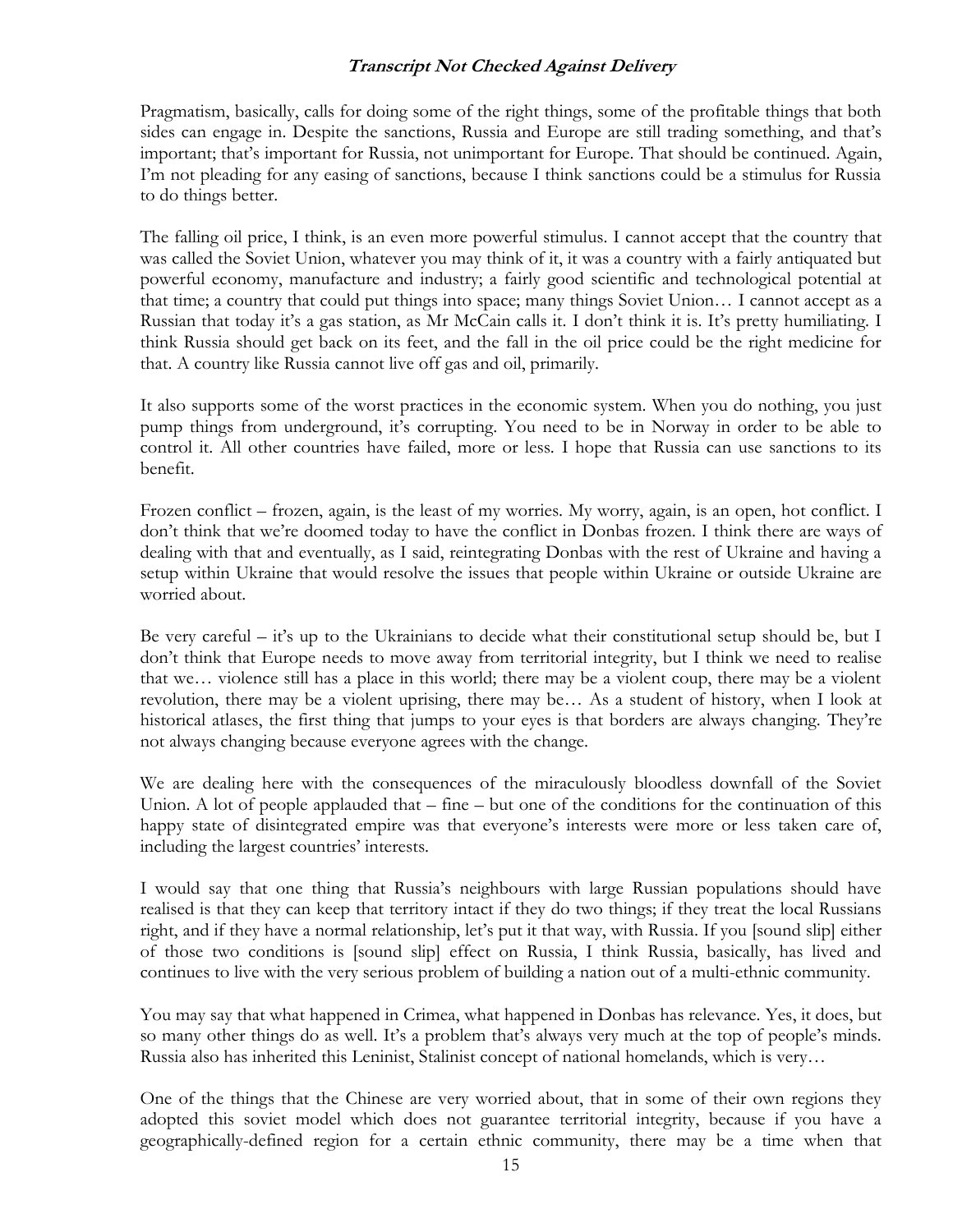community will develop its own nationalism and then it will claim those internal borders as future state borders, and you will be in trouble. It's so much better to do things differently, like states in the United States, and have everyone more or less…

Fraser, we're dealing with two crises in Ukraine; one is Ukrainian Crisis and the other one is the Ukraine Crisis. The Ukrainian Crisis, that's domestic, internal within Ukraine, and I'm not touching upon that. All of a sudden, there are thousands of experts around the world on Ukraine; I'm not one of them. I know very little about that country. I think that one of the big problems of Russia is that there are very few experts in Russia who are real experts in that very important country.

In terms of the Ukraine Crisis, which is essentially between the US and the Russia about the world order, or about, from the US perspective, Russia's challenge to the order that was installed after the end of the bipolar system. That will not be resolved by what happens in Ukraine. It's much more fundamental, it's much bigger, and it will last longer, as US sanctions, I think, will last decades against Russia.

The Ukrainian Crisis [?] can be dealt with in a different way, and, in principle, it can be solved through reform within Ukraine, through assistance to the Ukraine, but, primarily, it will be solved by the Ukrainian people themselves. I hope that that's how it will be, but Europe cannot walk away from Ukraine.

When I hear the phrase tough love – it's fine if you're dealing with a faraway country for which you don't care that much. It may survive, it may fail. This is not the case with Ukraine and Europe. Europe, I think, has to be very much closely involved in that. The oil price collapse, I believe it's more important than sanctions. It could be bad, exceedingly bad, for Russia, but it could be its salvation.

Geopolitics means that you do not… Europe prides itself on being a normative community that cares about the law, cares about the economy. There is not much history in this thinking; there is not much appreciation of the geopolitical realities of the various countries. This is something that needs to be at the back of people's… maybe not up here, but certainly there.

When you negotiate an agreement with, say, Ukraine, or you've done that, when you proceed to deal with Armenia, of course, you will not allow Russia to veto an agreement between Armenia and the European Union or between any other country in the European Union. It would be foolish to act as if Russia were not there. Geopolitics is part and parcel of the thinking process, and at the back of the mind in the decision-making process.

Very lastly, modernisation cannot be done with Kazakhstan and Belarus. I think modernisation is first and foremost the task of the Russian people themselves. I cannot accept that Russian people do not have enough, by now, having spent so much time in the West, having had so much experience with the West, expertise and all that, that… Of course, it would be so much better to have Lisbon-to-Vladivostok. What we are likely to have is a Shanghai-to-St Petersburg. That's the reality.

This is not your first choice, but this is… If you are a realist and get the best out of it. The relationship with China is exceedingly important to Russia, even without Ukraine, even without the United States. It is so important in and of itself. The two countries will never become allies; that's very good. This is one of the lessons from Sino-Soviet alliance, that alliances should not be attempted. Two great powers do not come to bed for a long time with each other. They need to keep a certain safe distance between the two of them, which I think will happen.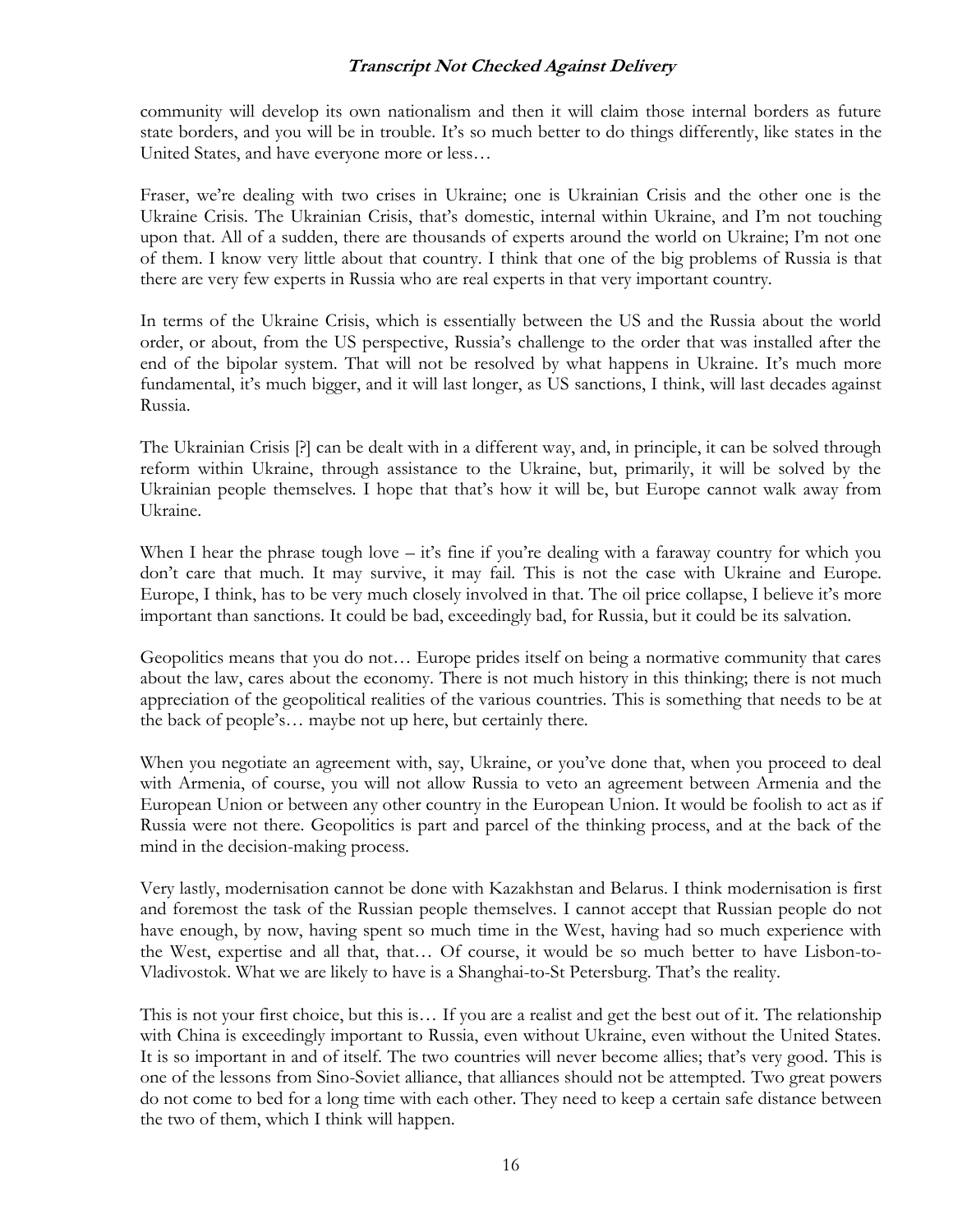**JAN TECHAU:** Thank you, Dmitri. We have about five minutes left. That means that the two questions that I still have on the list I'd like to bring in, and then perhaps a third one here, but then we have to close it down. Then, very brief questions, please, very brief answers, including final words from the two of you. Then we'll move over to that side, as always here at Carnegie, and you'll find drinks and a few nibbles over there.

The first question is the gentleman there in the back row.

**ANDREW HIGGINS:** Hello. Andrew Higgins from the New York Times. I'd like to ask both of you what you make of the revival of the concept of Novorossiya? Is this just a rhetorical flourish, or is this a serious project? If it is the latter, that would suggest that Dmitri is wrong in suggesting that Russia has no imperial urges.

**JAN TECHAU:** Thank you very much.

**JANIS FOLKMANIS:** Janis Folkmanis from the Political Advisor in Latvia to the President. If I can shift the light just for a moment away from Russia and the Ukraine to the European borderlands, Dmitri is recommending softly-softly in the Ukraine. Is that your recommendation for the borderlands as well, or do we need a firmer approach?

Military is one side of it, but economic strength or weakness is perhaps another dimension. If the countries are weak, maybe they're more vulnerable. What's your view on that?

**DMITRI TRENIN:** Can I ask you to reform your...? I didn't get...

**JANIS FOLKMANIS:** Finland, the Baltic countries, Slovakia, [sound slip] and Romania are very fearful; they have the fears of cold tar [?], which you have at the moment. That's the psychology. If I understood properly, we shouldn't be too militarily, shall we say, active in Ukraine. Does that also apply, in your view, to strengthening the border countries?

The other dimension is economic strength or weakness. After the Second World War Marshall Plan, different scenario: much more chaos, but nevertheless economic strength or weakness can make a big difference to the borderlands. Do you have recommendations on that front?

**JAN TECHAU:** Thank you for that.

**CHRISTIAN FORSTNER:** Hello. Christian Forstner, Hanns-Seidel Foundation. Following your conclusion that it's an end of an era, I'm questioning what are the reasons for this era to come to an end. Is it a question of behaviour now, of the shift in Russian foreign policy? Is it the fear of a regime change because of rule of law, democracy and good governance, values being promoted by the EU? Is it export trade relations - Russia's cut off? This is the reasoning of this policy shift.

The second one, what you call the rise of nationalism: will this nationalism now replace the regime legitimacy of welfare production which has been the case before the Putin years, so every year a surplus in welfare for the society? Now, with the economic problems, we shift to nationalism to produce regime legitimacy.

**JAN TECHAU:** Very good. In light of the advanced timeframe for this event, be as selective as you want to be. Some of these questions require their own seminar, actually, but we can't go there. Please answer as concisely as you can. Dmitri, I would like you to start so that Gwen has the final word.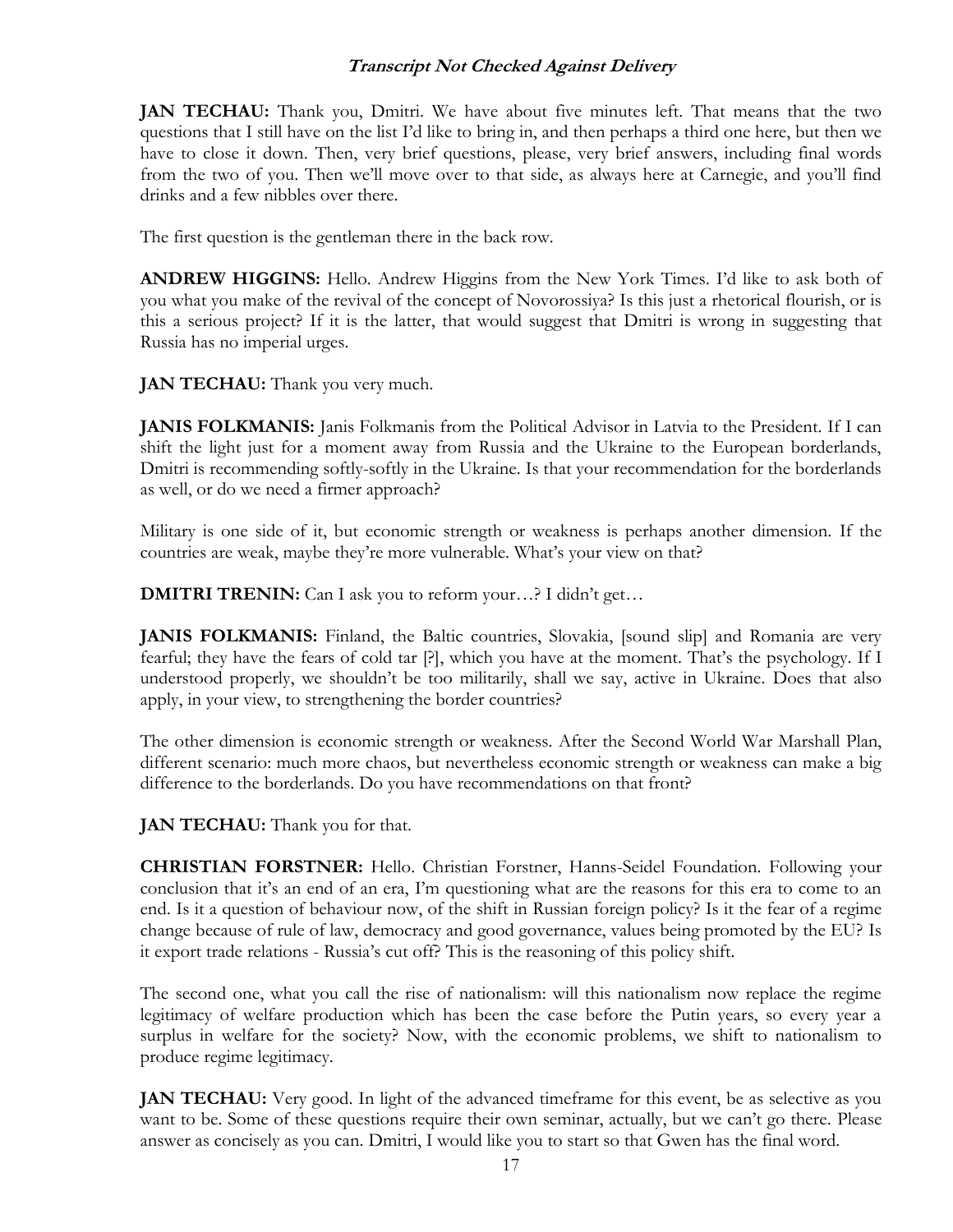**DMITRI TRENIN:** Excellent. Andrew, Novorossiya is not a serious concept. It would have been a serious concept had the Russians in the wake of the Orange Revolution ten years ago started with a project instead of complaining about US support for NGOs and blah-blah-blah. They could have started a project of their own to build a Russian-speaking elite, Russian-friendly elite in those two regions to oppose and to balance the essentially anti-Russian elite in Western Ukraine and Kiev. That would have been a strategic approach. They never did that. They never even thought about it. Novorossiya is a phrase, not more than that.

On softly-softly, really, I wouldn't characterise my recommendations in these words. I'm just saying that it's more like danger-danger: it's dangerous to provoke things; it's dangerous to leave things unwatched. Now I think in Ukraine there are ways of de-escalating the crisis on the basis of a political process in Donbas, with some military arrangements along the ceasefire lines.

I understand the historical fears in the Baltic States, and also in Poland, and more recently in Finland; that's right. To me, it was always in parallel to Russian fears about the United States. Again, if you excuse me, but I think I will be even-handed, there's a little bit of paranoia on both sides: Russia about the United States; Eastern Europe, Central Europe, or parts of it, to Russia. There's historically condition, what have you, but it's a fact of life; you have to deal with that.

I believe that it is absolutely clear that there can be no Russian aggression, if you call it that, against any member of NATO. I just don't see it; it's unthinkable, and that includes the Baltic States. It may be that Russia will intensify its outreach to this or that party, that or that group of people within your country or Estonia, to support Russian rights, what have you. You may have more of it, but it's very different from aggression or invasion, however you want to characterise that. I don't see any military threat today or in the foreseeable future. I just don't see it. Economic weakness plays a huge role in conflicts, and I hope that the message is clearly understood with regard to Ukraine.

Very lastly, the reasons for the end of an era are many, but I think the lesson that people have learnt from the First World War and implemented after the Second World War, which meant that you need to integrate a former adversary, was ignored after the first Cold War. I think we'll have to go through another bout of rivalry and competition, which may have a huge downside, but some upside as well. It's not the end of history; things will continue [inaudible]. Russia will, hopefully, survive, and, hopefully, we will even be better in the future.

Very lastly, I don't think, and this is where I disagree with some of my colleagues, that for the Kremlin the biggest threat in the post-Soviet space came in the form of democracy and the rule of law. I think that the Kremlin, although they may be very wrong about that, is exceedingly cynical about democracies in the CIS countries and what may happen in Ukraine and what has happened in Georgia.

They are very respectful of democracies in the EU countries, but they do not fear… what they do fear is chaos, sedition, Maidan in Red Square, State Department which is more dangerous today to the stability of countries than the CIA used to be in the Cold War, that very surprising transformation.

Very lastly, nationalism and welfare have to go together. In order to love your nation, you also need to feel good in that nation. For the Russian people, they can withstand a lot of hardship, as we all know, but they need to understand that their Government is doing the right thing, the just thing. The concept of what's just and what's unjust, what's right and what's wrong, is very deeply ingrained.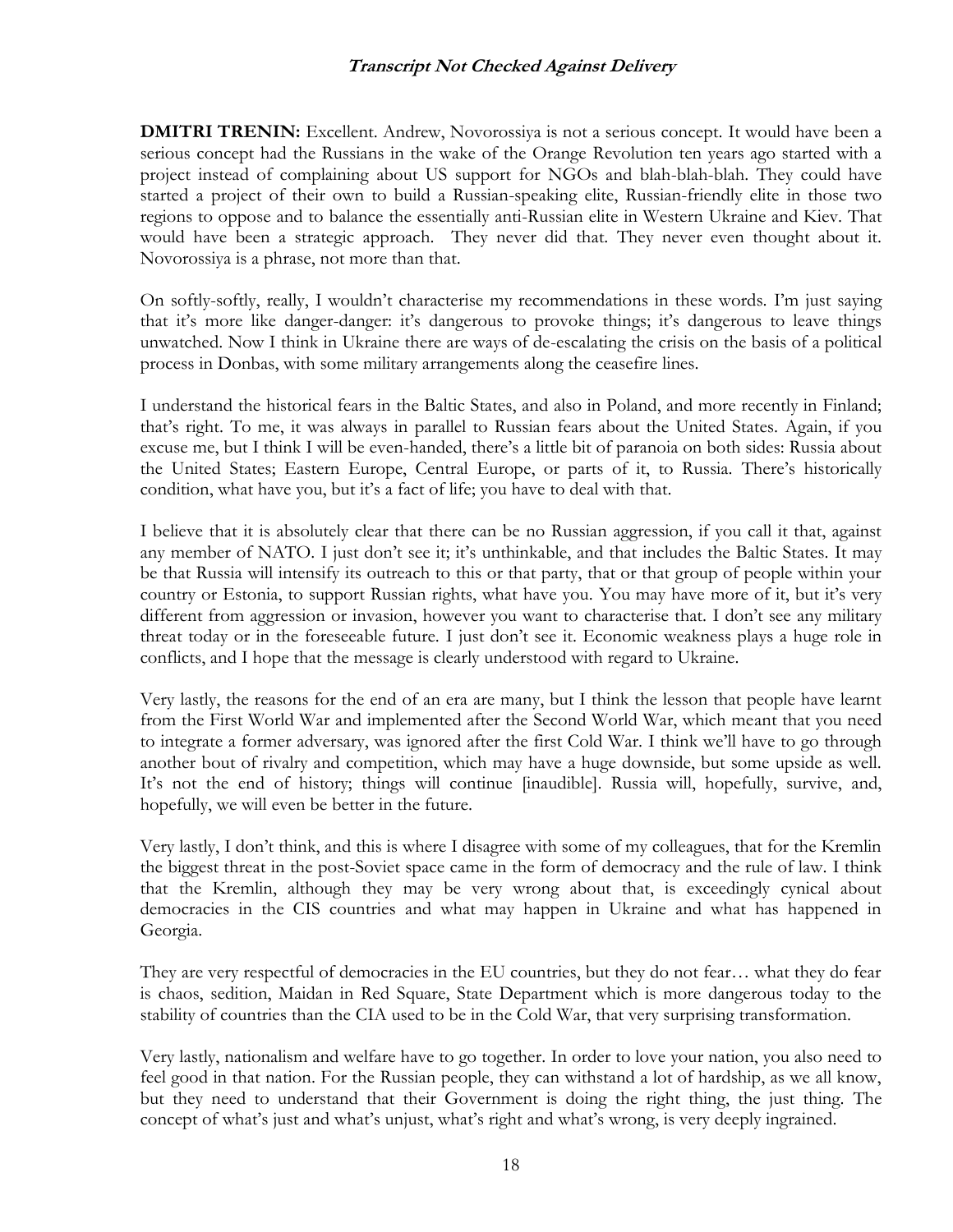So far, like it or not, Mr Putin is considered to be doing on balance the right thing, however you want to address him, on Ukraine, not necessarily on corruption, not necessarily on the economy, not necessarily on thousand and thousand more issues. On Ukraine, he's considered to be doing the right thing.

**JAN TECHAU:** Dmitri, thank you very much. Gwen, wrap it up for us, please.

**GWENDOLYN SASSE:** I have two points on the perception and, obviously, reality of security concerns in the borderlands. Probably, once a Ukrainian, I also wouldn't have interpreted we said as going soft on the Ukrainian issue, but going soft means… maybe I said that at some point the talk about NATO membership for Ukraine, I don't find helpful in the current situation, which [?] isn't the same, I think, as going softly on dealing with the Ukrainian Crisis and Ukraine Crisis.

Once that is addressed, I think the perception, again, of threat would look quite different immediately in the borderlands. I also don't think that the security of NATO members is under threat. I think, economically, one thing that is clearly important, and we haven't mentioned at all today, is energy and to think about energy dependence.

Hopefully, the EU can move at least some way towards… energy union is a big word [sic], and that will not happen even in the probably medium- to long-term to the extent that that term suggests, but at least that is, I think, clearly an important area to work towards.

In terms of the shift in what has changed in Russia - and I think maybe it's important to recognise that it's been a gradual process, and I think we might sometimes perceive this now as all of a sudden something switched, and what was that? - what came along was an opportunity for Putin, plus a perception of some more imminent threat to something domestically, but this gradual build-up compared to the 90s, greater economic strength, greater political strength and a build-up of frustration with the West over many issues. I think that's a very gradual process, and that's what we probably need to understand, more than a sudden shift.

I think Jan should have the last word, but going back to what I wanted to say before about negotiations, I didn't mean to say that there are no talks. I didn't pick up Fraser's point before. In particular, Merkel has been talking a lot, and more recently again, but that's clearly not enough.

I think the engagement has to happen and talking at different levels, from local talks inside Ukraine, involving separatist leaders, to engaging as we try to outline perhaps a bit with the new Ukrainian Government and at the UN and beyond as well, at EU level, talking to Russia through different, also, institutional mechanisms that exist to shift issues also on to economic or trade issues where there can be more cooperation agreement.

We also haven't really talked about [inaudible] today. Clearly, we're in an era where at some level the relationship can get totally stuck and needs to be rethought, but on other levels it's continuing and has to continue. We haven't really brought in the Middle East. I think this is the world we live in now, where different kinds of relationships exist on all kinds of different levels.

**JAN TECHAU:** Thanks a lot to both of you for coming over to Brussels for this; Gwen from Oxford, Dmitri from Moscow. As I said, this is the facility [?] closest to us; that doesn't mean that the issue [inaudible]. I wish that the agenda was, of course, following the Carnegie agenda, but that's not the case.